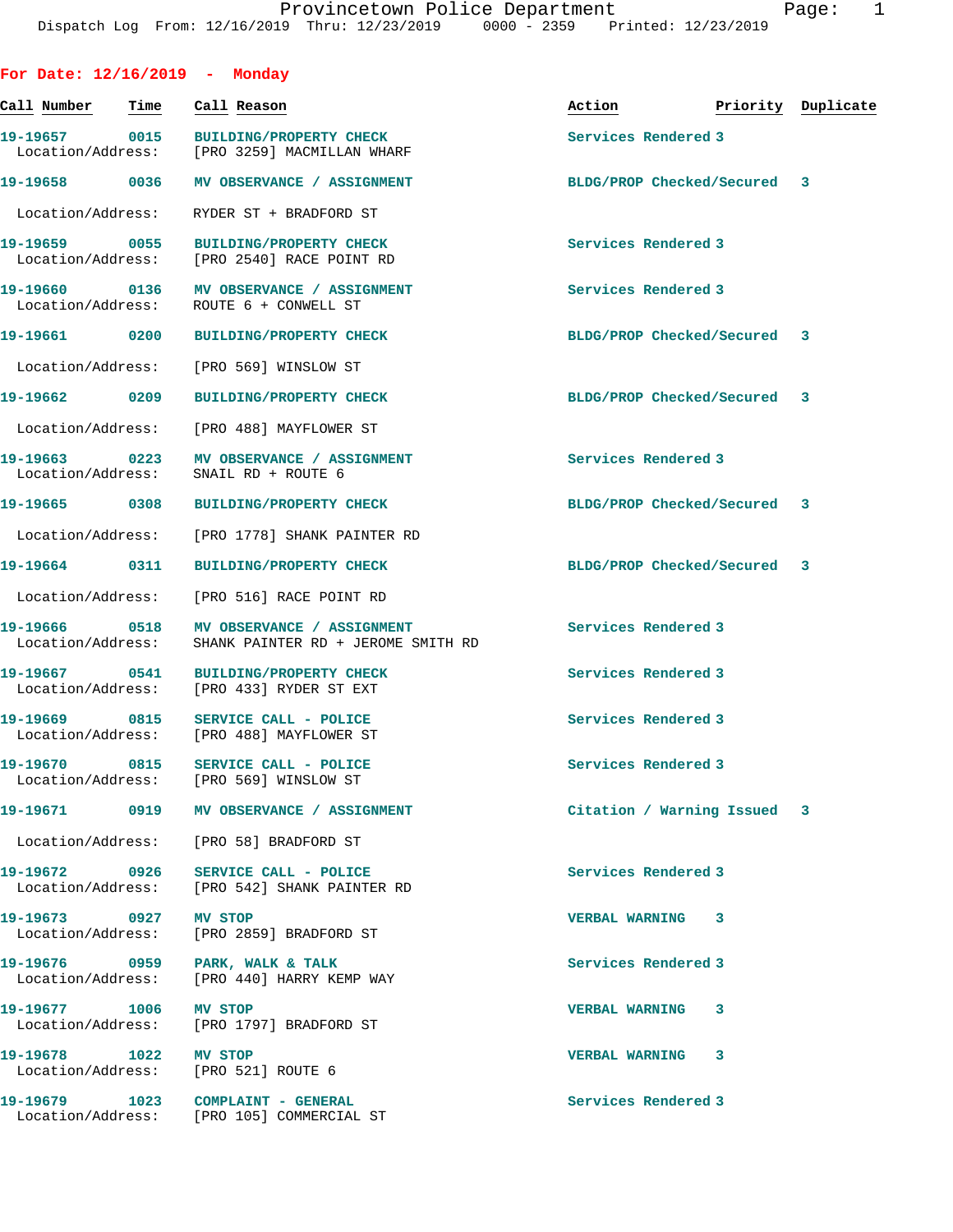Location/Address: ROUTE 6 **19-19683 1130 PARK, WALK & TALK Services Rendered 3**  Location/Address: [PRO 3909] BRADFORD ST **19-19684 1145 MV STOP VERBAL WARNING 3**  BRADFORD ST + GOSNOLD ST **19-19686 1449 SERVICE CALL - POLICE Services Rendered 3**  Location/Address: [PRO 569] WINSLOW ST

19-19680 1033 PARK, WALK & TALK **Services Rendered 3** 

**19-19681 1113 SUSPICIOUS ACTIVITY SPOKEN TO 2** 

**19-19687 1632 MV OBSERVANCE / ASSIGNMENT No Action Required 3**

Location/Address: SHANK PAINTER RD + PROVINCE RD

19-19688 1645 PARK, WALK & TALK **Services Rendered 3** Location/Address: [PRO 105] COMMERCIAL ST

Location/Address: [PRO 105] COMMERCIAL ST

19-19689 1821 MV OBSERVANCE / ASSIGNMENT **19-19689** Services Rendered 3 Location/Address: [PRO 3440] ROUTE 6

**19-19691 1843 BUILDING/PROPERTY CHECK Services Rendered 3**  Location/Address: [PRO 2500] COMMERCIAL ST

**19-19692 1923 MV OBSERVANCE / ASSIGNMENT Services Rendered 3**  Location/Address: [PRO 3430] COMMERCIAL ST

19-19693 1929 PARK, WALK & TALK 1988 PARK Services Rendered 3 Location/Address: [PRO 4136] BRADFORD ST

**19-19694 2007 BUILDING/PROPERTY CHECK Services Rendered 3**  Location/Address: [PRO 2490] PROVINCELANDS RD

**19-19695 2115 ALARM - GENERAL False Alarm 1**  [PRO 440] HARRY KEMP WAY

**19-19696 2150 MV OBSERVANCE / ASSIGNMENT Services Rendered 3**  Location/Address: SHANK PAINTER RD + BROWNE ST

## **For Date: 12/17/2019 - Tuesday**

Location/Address: [PRO 2540] RACE POINT RD

| 19-19697 0026                      | <b>BUILDING/PROPERTY CHECK</b><br>Location/Address: [PRO 2483] COMMERCIAL ST | Services Rendered 3 |
|------------------------------------|------------------------------------------------------------------------------|---------------------|
| 19-19698 0030<br>Location/Address: | <b>BUILDING/PROPERTY CHECK</b><br>[PRO 2206] PILGRIMS LANDING                | Services Rendered 3 |
| 19-19699 0041<br>Location/Address: | <b>BUILDING/PROPERTY CHECK</b><br>[PRO 3259] MACMILLAN WHARF                 | Services Rendered 3 |
| 19-19700 0054<br>Location/Address: | MV OBSERVANCE / ASSIGNMENT<br>ROUTE 6 + CONWELL ST                           | Services Rendered 3 |
| 19-19701 0134<br>Location/Address: | <b>BUILDING/PROPERTY CHECK</b><br>[PRO 3908] COMMERCIAL ST                   | Services Rendered 3 |
| 19-19702 0143<br>Location/Address: | MV OBSERVANCE / ASSIGNMENT<br>BRADFORD ST + HOWLAND ST                       | Services Rendered 3 |
| 19-19703 0146<br>Location/Address: | MV OBSERVANCE / ASSIGNMENT<br>SHANK PAINTER RD + CAPTAIN BERTIES WAY         | Services Rendered 3 |
| 19-19704<br>$\overline{0220}$      | <b>BUILDING/PROPERTY CHECK</b>                                               | Services Rendered 3 |

**19-19705 0225 BUILDING/PROPERTY CHECK BLDG/PROP Checked/Secured 3**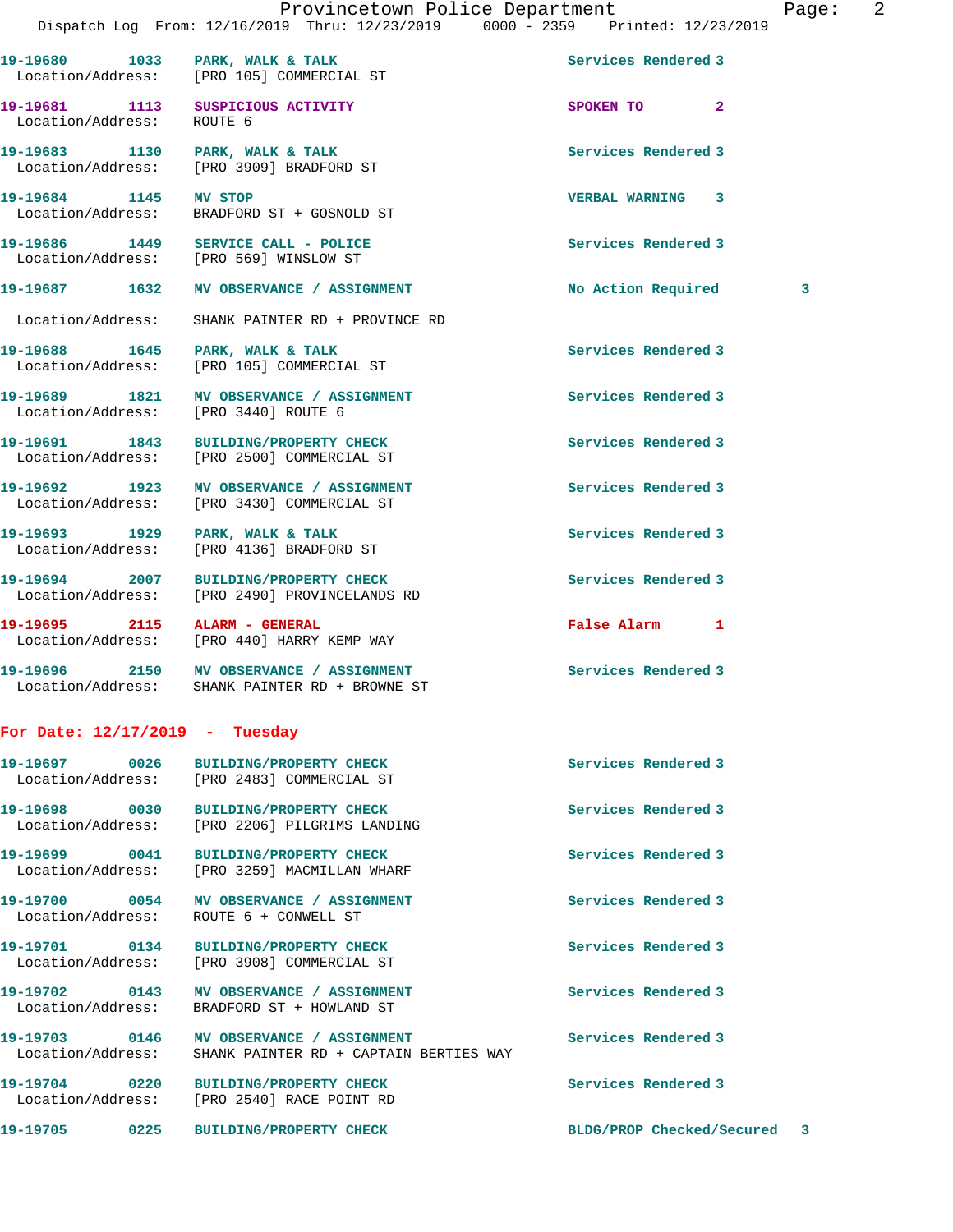Dispatch Log From: 12/16/2019 Thru: 12/23/2019 0000 - 2359 Printed: 12/23/2019 Location/Address: [PRO 444] HIGH POLE HILL **19-19706 0239 BUILDING/PROPERTY CHECK BLDG/PROP Checked/Secured 3** Location/Address: [PRO 1638] COMMERCIAL ST **19-19707 0241 BUILDING/PROPERTY CHECK BLDG/PROP Checked/Secured 3** Location/Address: [PRO 1778] SHANK PAINTER RD **19-19708 0524 PARK, WALK & TALK Services Rendered 3**  Location/Address: [PRO 539] SHANK PAINTER RD **19-19709 0541 MV OBSERVANCE / ASSIGNMENT Services Rendered 3**  Location/Address: [PRO 3287] ROUTE 6 **19-19710 0543 MV OBSERVANCE / ASSIGNMENT Services Rendered 3**  Location/Address: ROUTE 6 + SHANK PAINTER RD **19-19711 0549 HAZARDS SPOKEN TO 2**  Location/Address: ROUTE 6 **19-19713 0729 MEDICAL EMERGENCY PATIENT REFUSAL 1**  Location/Address: [PRO 547] COMMERCIAL ST **19-19712 0732 MV OBSERVANCE / ASSIGNMENT PATIENT REFUSAL 3**  Location/Address: ROUTE 6 + SNAIL RD **19-19714 0742 MV STOP VERBAL WARNING 3**  Location/Address: ROUTE 6 + SNAIL RD **19-19715 0805 MV STOP VERBAL WARNING 3**  Location/Address: [PRO 106] COMMERCIAL ST **19-19716 0809 PARK, WALK & TALK Services Rendered 3**  Location/Address: [PRO 488] MAYFLOWER ST **19-19717 0815 PARK, WALK & TALK Services Rendered 3**  Location/Address: [PRO 569] WINSLOW ST **19-19718 0858 BUILDING/PROPERTY CHECK Services Rendered 3**  Location/Address: [PRO 2490] PROVINCELANDS RD 19-19720 1056 MV OBSERVANCE / ASSIGNMENT **Services Rendered 3**  Location/Address: [PRO 3430] COMMERCIAL ST 19-19721 1130 PARK, WALK & TALK **Services Rendered** 3 Location/Address: [PRO 537] SHANK PAINTER RD **19-19722 1138 SERVE SUMMONS Could Not Locate 3**  Location/Address: [PRO 4125] HARBOR HILL RD **19-19723 1142 BUILDING/PROPERTY CHECK BLDG/PROP Checked/Secured 3** Location/Address: [PRO 3259] MACMILLAN WHARF **19-19725 1221 PARK, WALK & TALK Services Rendered 3**  Location/Address: [PRO 537] SHANK PAINTER RD **19-19726 1412 LOST PROPERTY Services Rendered 3**  Location/Address: [PRO 542] SHANK PAINTER RD **19-19727 1427 BUILDING/PROPERTY CHECK Services Rendered 3**  Location/Address: [PRO 3430] COMMERCIAL ST 19-19729 1501 SCHOOL SCHOOL SON SERVICES Rendered 3<br>
Location/Address: [PRO 569] WINSLOW ST Location/Address: **19-19730 1505 GENERAL INFO Services Rendered 3**  Location/Address: NELSON AVE + RACE POINT RD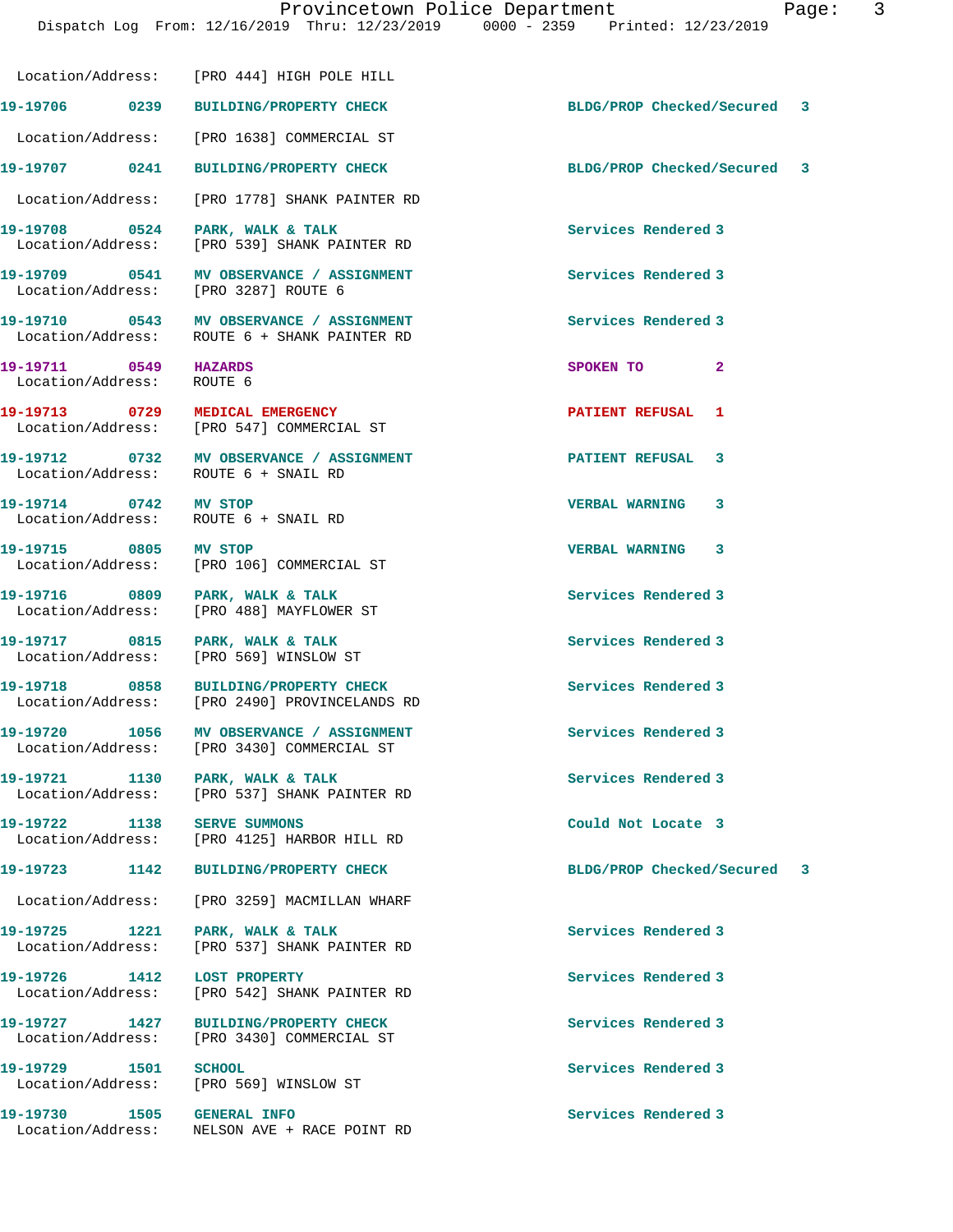|                           |                                                                                          | Provincetown Police Department<br>Pa<br>Dispatch Log From: 12/16/2019 Thru: 12/23/2019 0000 - 2359 Printed: 12/23/2019 |                         |
|---------------------------|------------------------------------------------------------------------------------------|------------------------------------------------------------------------------------------------------------------------|-------------------------|
|                           | 19-19731 1549 GENERAL INFO                                                               | No Action Required                                                                                                     | $\overline{\mathbf{3}}$ |
|                           | Location/Address: [PRO 539] SHANK PAINTER RD                                             |                                                                                                                        |                         |
| 19-19732 1832             | MEDICAL EMERGENCY                                                                        | Transported to Hospital                                                                                                | $\mathbf 1$             |
|                           | Location/Address: [PRO 658] MOZART AVE                                                   |                                                                                                                        |                         |
| 19-19733 1925             | MEDICAL EMERGENCY<br>Location/Address: [PRO 2645] SHANK PAINTER RD                       | <b>PATIENT REFUSAL 1</b>                                                                                               |                         |
|                           | 19-19734 2328 MV OBSERVANCE / ASSIGNMENT<br>Location/Address: BRADFORD ST + RYDER ST     | Services Rendered 3                                                                                                    |                         |
|                           | 19-19735 2355 BUILDING/PROPERTY CHECK<br>Location/Address: [PRO 3259] MACMILLAN WHARF    | Services Rendered 3                                                                                                    |                         |
|                           | For Date: $12/18/2019$ - Wednesday                                                       |                                                                                                                        |                         |
|                           | 19-19736 0005 BUILDING/PROPERTY CHECK<br>Location/Address: [PRO 3430] COMMERCIAL ST      | Services Rendered 3                                                                                                    |                         |
|                           | 19-19737 0012 BUILDING/PROPERTY CHECK<br>Location/Address: [PRO 2540] RACE POINT RD      | Services Rendered 3                                                                                                    |                         |
|                           | 19-19738 0021 MV OBSERVANCE / ASSIGNMENT<br>Location/Address: BRADFORD ST + HOWLAND ST   | Services Rendered 3                                                                                                    |                         |
| 19-19739 0022             | BUILDING/PROPERTY CHECK                                                                  | BLDG/PROP Checked/Secured 3                                                                                            |                         |
|                           | Location/Address: [PRO 1778] SHANK PAINTER RD                                            |                                                                                                                        |                         |
| 19-19740 0026             | BUILDING/PROPERTY CHECK<br>Location/Address: [PRO 2206] PILGRIMS LANDING                 | Services Rendered 3                                                                                                    |                         |
|                           | 19-19741 0055 MV OBSERVANCE / ASSIGNMENT<br>Location/Address: CONWELL ST + ROUTE 6       | Services Rendered 3                                                                                                    |                         |
|                           | 19-19742 0116 MV OBSERVANCE / ASSIGNMENT<br>Location/Address: [PRO 530] SHANK PAINTER RD | Services Rendered 3                                                                                                    |                         |
|                           | 19-19743 0145 BUILDING/PROPERTY CHECK                                                    | BLDG/PROP Checked/Secured 3                                                                                            |                         |
|                           | Location/Address: [PRO 1638] COMMERCIAL ST                                               |                                                                                                                        |                         |
|                           | 19-19744 0149 BUILDING/PROPERTY CHECK<br>Location/Address: [PRO 2018] COMMERCIAL ST      | Services Rendered 3                                                                                                    |                         |
|                           | 19-19746 0209 MV OBSERVANCE / ASSIGNMENT<br>Location/Address: [PRO 4136] BRADFORD ST     | Services Rendered 3                                                                                                    |                         |
| 19-19745 0212             | BUILDING/PROPERTY CHECK<br>Location/Address: [PRO 3908] COMMERCIAL ST                    | Services Rendered 3                                                                                                    |                         |
|                           | 19-19747 0239 MV OBSERVANCE / ASSIGNMENT<br>Location/Address: [PRO 537] SHANK PAINTER RD | Services Rendered 3                                                                                                    |                         |
| Location/Address: ROUTE 6 | 19-19748 0526 MV OBSERVANCE / ASSIGNMENT                                                 | Services Rendered 3                                                                                                    |                         |
|                           | 19-19749 0535 MV OBSERVANCE / ASSIGNMENT<br>Location/Address: [PRO 530] SHANK PAINTER RD | Services Rendered 3                                                                                                    |                         |
|                           | 19-19752 0750 SERVE SUMMONS<br>Location/Address: [PRO 4125] HARBOR HILL RD               | Could Not Locate 3                                                                                                     |                         |
|                           |                                                                                          |                                                                                                                        |                         |

19-19751 0757 MV OBSERVANCE / ASSIGNMENT Services Rendered 3

Location/Address: SHANK PAINTER RD + BRADFORD ST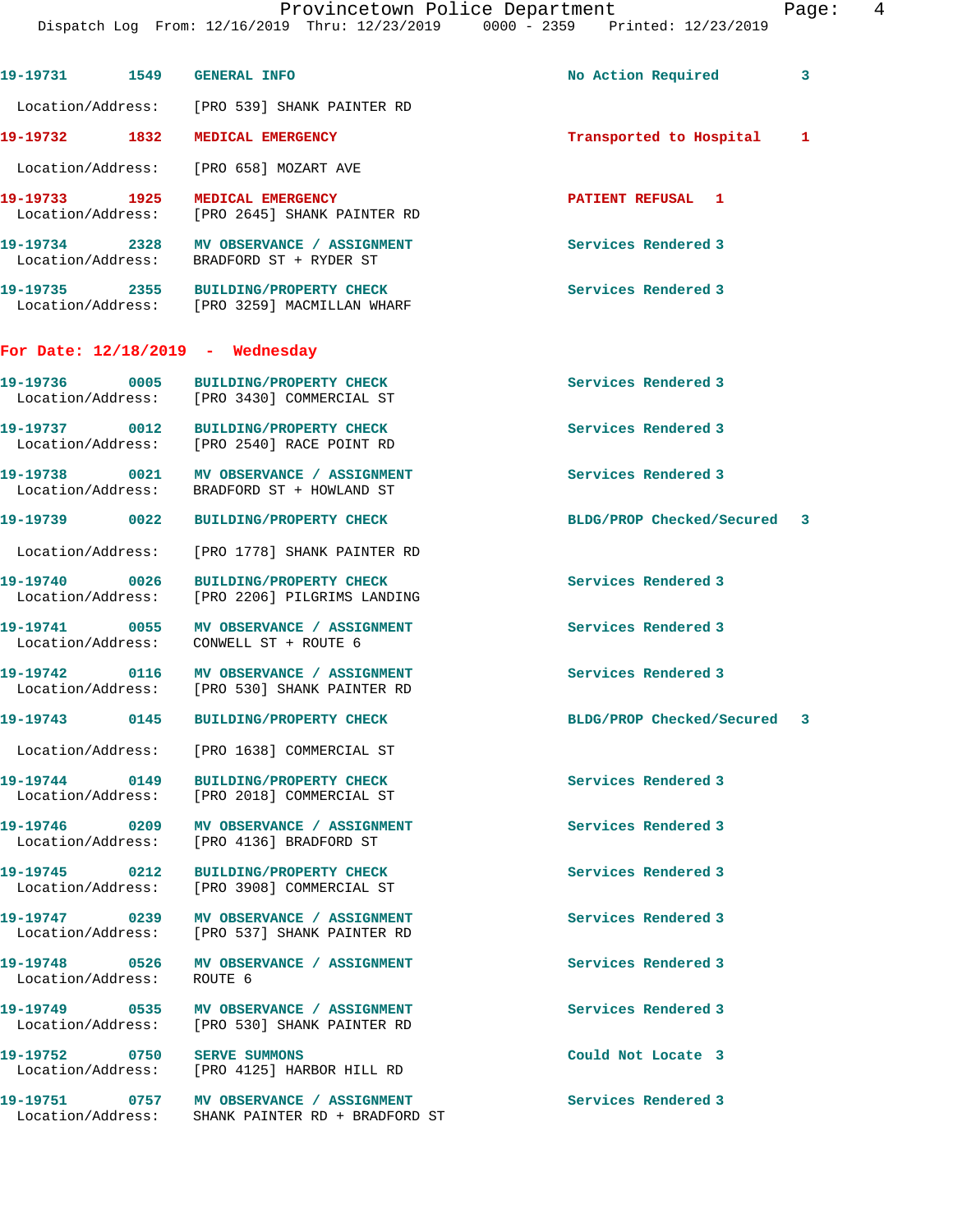19-19753 0809 PARK, WALK & TALK **Services Rendered 3** 

**19-19754 0810 PARK, WALK & TALK Services Rendered 3** 

Location/Address: [PRO 3121] COMMERCIAL ST

Location/Address: [PRO 569] WINSLOW ST

**19-19755 0813 PARK, WALK & TALK Services Rendered 3**  Location/Address: [PRO 488] MAYFLOWER ST 19-19756 0849 SERVICE CALL - POLICE **Services** Rendered 3 Location/Address: [PRO 3296] SHANK PAINTER RD **19-19757 0925 BUILDING/PROPERTY CHECK Services Rendered 3**  Location/Address: [PRO 2977] COMMERCIAL ST **19-19759 0950 DISORDERLY Services Rendered 1**  Location/Address: [PRO 440] HARRY KEMP WAY **19-19760 1008 BUILDING/PROPERTY CHECK BLDG/PROP Checked/Secured 3** Location/Address: [PRO 2500] COMMERCIAL ST **19-19762 1014 SCHOOL CAROLERS Services Rendered 3**  Location/Address: [PRO 569] WINSLOW ST 19-19761 1021 PARK, WALK & TALK **Services Rendered 3**  Location/Address: [PRO 105] COMMERCIAL ST **19-19763 1030 FUNERAL ESCORT Services Rendered 3**  Location/Address: [PRO 1645] HARRY KEMP WAY 19-19764 1055 ANIMAL CALL **19-19764** Services Rendered 2 Location/Address: COMMERCIAL ST **19-19765 1102 MV VS POLE Services Rendered 1**  Location/Address: MONTELLO ST + BRADFORD ST Refer To Accident: 19-97-AC **19-19766 1138 MV STOP VERBAL WARNING 3**  Location/Address: [PRO 37] BRADFORD ST **19-19767 1151 MV STOP VERBAL WARNING 3**  Location/Address: [PRO 2513] ROUTE 6 **19-19768 1152 ASSIST CITIZEN Services Rendered 3**  Location/Address: [PRO 518] RACE POINT RD 19-19769 1203 INJURED PHEASANT **19-19769** Services Rendered 2 Location/Address: WINTHROP ST + COURT ST **19-19770 1207 MEDICAL EMERGENCY Transported to Hospital 1** Location/Address: [PRO 440] HARRY KEMP WAY 19-19771 1234 LOST CREDIT CARD WALLET **120 Services Rendered 3**  Location/Address: [PRO 542] SHANK PAINTER RD 19-19772 1254 PARK, WALK & TALK **Services Rendered 3**  Location/Address: [PRO 537] SHANK PAINTER RD 19-19773 1323 MV OBSERVANCE / ASSIGNMENT **Services Rendered 3**  Location/Address: ROUTE 6 + SNAIL RD **19-19774 1323 ASSIST CITIZEN Services Rendered 3**  Location/Address: [PRO 542] SHANK PAINTER RD **19-19775 1342 MV STOP VERBAL WARNING 3**  Location/Address: [PRO 4155] ROUTE 6 **19-19777 1356 BUILDING/PROPERTY CHECK BLDG/PROP Checked/Secured 3**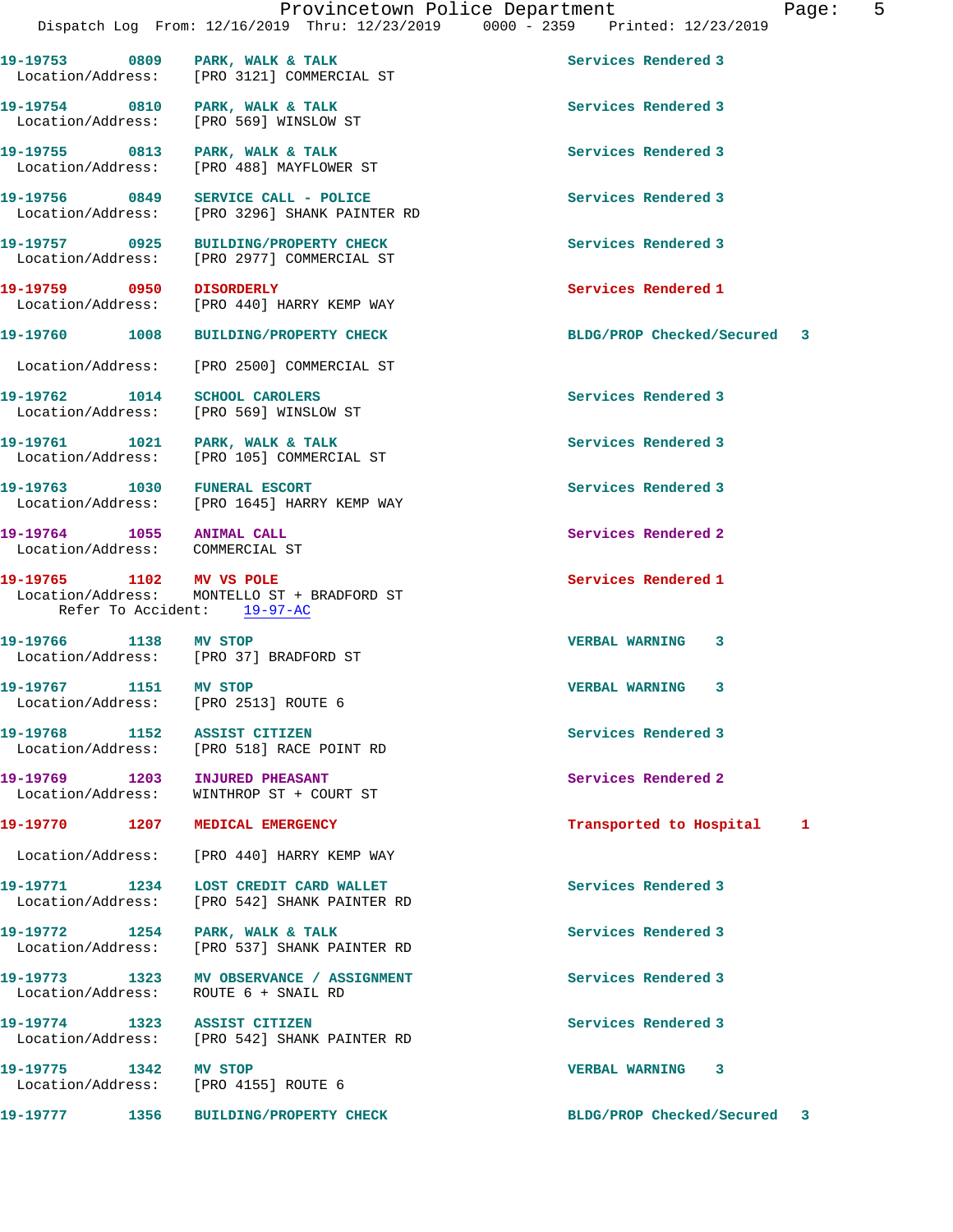|                                    |      | Provincetown Police Department<br>Dispatch Log From: 12/16/2019 Thru: 12/23/2019 0000 - 2359 Printed: 12/23/2019 |                                | 6<br>Page: |
|------------------------------------|------|------------------------------------------------------------------------------------------------------------------|--------------------------------|------------|
|                                    |      | Location/Address: [PRO 2977] COMMERCIAL ST                                                                       |                                |            |
| 19-19778 1359 MV STOP              |      | Location/Address: [PRO 2513] ROUTE 6                                                                             | VERBAL WARNING 3               |            |
|                                    |      | 19-19776 1404 MV OBSERVANCE / ASSIGNMENT<br>Location/Address: [PRO 3440] ROUTE 6                                 | Services Rendered 3            |            |
|                                    |      | 19-19779 1438 HARASSMENT CALLS<br>Location/Address: [PRO 197] COMMERCIAL ST                                      | Services Rendered 2            |            |
|                                    |      | 19-19780 1451 PARK, WALK & TALK<br>Location/Address: [PRO 569] WINSLOW ST                                        | Services Rendered 3            |            |
|                                    |      | 19-19781 1521 MV OBSERVANCE / ASSIGNMENT<br>Location/Address: [PRO 1566] CONWELL ST                              | Services Rendered 3            |            |
|                                    |      | 19-19782 1543 PARK, WALK & TALK<br>Location/Address: [PRO 488] MAYFLOWER ST                                      | Services Rendered 3            |            |
|                                    |      | 19-19783 1620 MEDICAL EMERGENCY                                                                                  | Transported to Hospital        | 1          |
|                                    |      | Location/Address: [PRO 440] HARRY KEMP WAY                                                                       |                                |            |
| 19-19785 1703                      |      | <b>BUILDING/PROPERTY CHECK</b>                                                                                   | BLDG/PROP Checked/Secured      | 3          |
|                                    |      | Location/Address: [PRO 2206] PILGRIMS LANDING                                                                    |                                |            |
| 19-19786 1812                      |      | <b>BUILDING/PROPERTY CHECK</b>                                                                                   | BLDG/PROP Checked/Secured 3    |            |
|                                    |      | Location/Address: [PRO 3287] ROUTE 6                                                                             |                                |            |
| Location/Address:                  |      | 19-19787 1816 MV OBSERVANCE / ASSIGNMENT<br>JEROME SMITH RD + SHANK PAINTER RD                                   | Services Rendered 3            |            |
| 19-19788 1839 MV STOP              |      |                                                                                                                  | Citation / Warning Issued 3    |            |
|                                    |      | Location/Address: [PRO 3004] BRADFORD ST                                                                         |                                |            |
|                                    |      | 19-19789 1959 MEDICAL EMERGENCY<br>Location/Address: [PRO 3222] ALDEN ST                                         | Services Rendered 1            |            |
| 19-19790                           | 2024 | <b>BUILDING/PROPERTY CHECK</b>                                                                                   | BLDG/PROP Checked/Secured      | 3          |
| Location/Address:                  |      | [PRO 526] RYDER ST EXT                                                                                           |                                |            |
| 19-19791 2031<br>Location/Address: |      | MEDICAL EMERGENCY<br>[PRO 3222] ALDEN ST                                                                         | Services Rendered 1            |            |
| 19-19792 2035<br>Location/Address: |      | PARKING COMPLAINT<br>[PRO 2795] LOVETTS CT                                                                       | Vehicle Towed 3                |            |
| 19-19793 2105                      |      | SUSPICIOUS ACTIVITY<br>Location/Address: [PRO 2479] ROUTE 6                                                      | Services Rendered 2            |            |
| 19-19794                           | 2107 | ALARM - GENERAL                                                                                                  | No Action Required             | ı          |
|                                    |      | Location/Address: [PRO 440] HARRY KEMP WAY                                                                       |                                |            |
| 19-19795                           | 2115 | MV STOP                                                                                                          | Citation / Warning Issued      | 3          |
| Location/Address:                  |      | [PRO 2513] ROUTE 6                                                                                               |                                |            |
| 19-19796<br>Location/Address:      |      | 2127 COMPLAINT - GENERAL<br>[PRO 539] SHANK PAINTER RD                                                           | 3<br>SPOKEN TO                 |            |
| 19-19797                           |      | 2319 SUSPICIOUS ACTIVITY<br>Location/Address: CARVER ST + COMMERCIAL ST<br>Refer To Arrest: 19-251-AR            | Arrest(s) Made<br>$\mathbf{2}$ |            |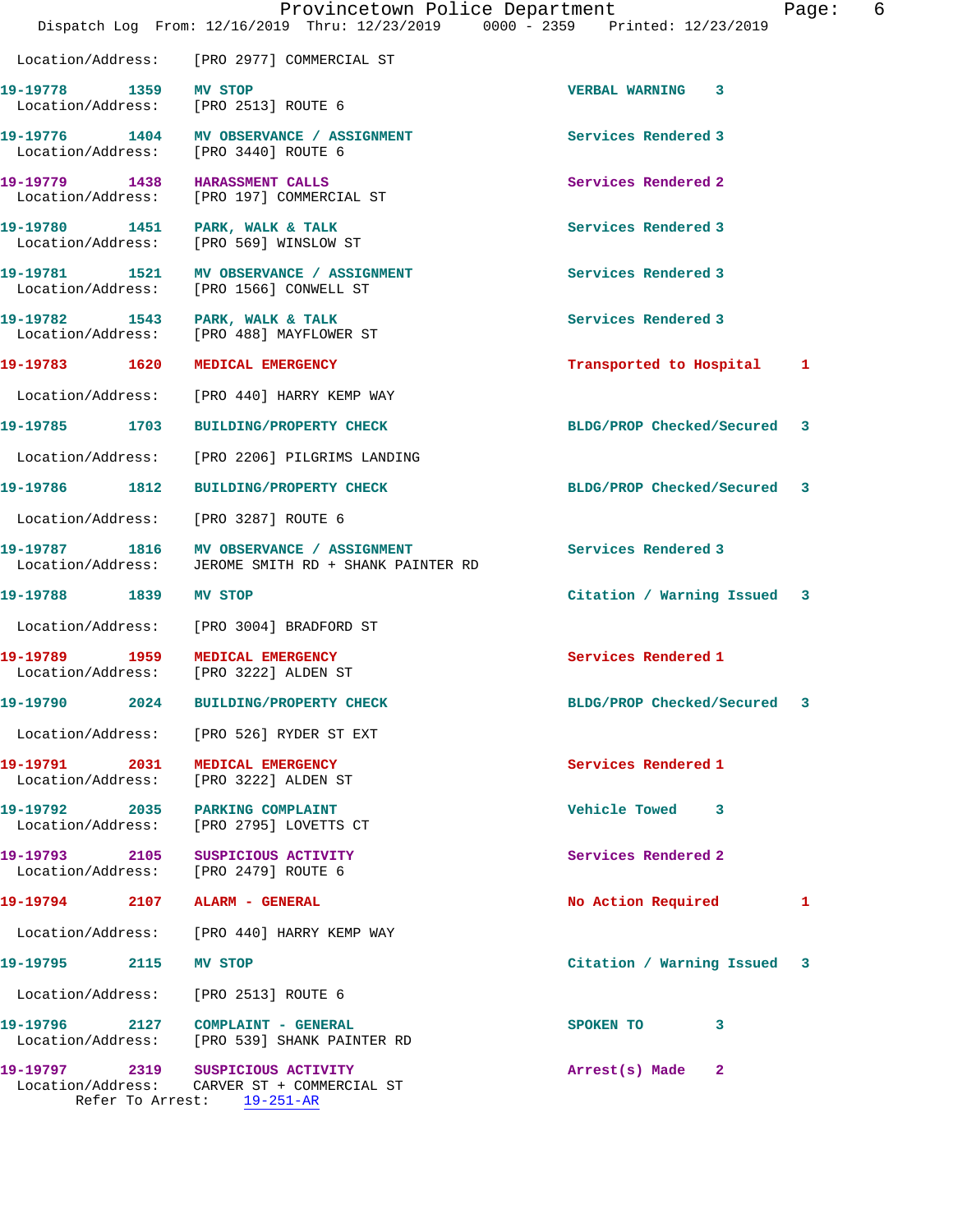## **For Date: 12/19/2019 - Thursday**

| 19-19798<br>1     | 0024 | AL. |
|-------------------|------|-----|
| Location/Address: |      | [P] |

**19-19798 0024 ALARM - GENERAL False Alarm Weather (No Bill)** RO 4136] BRADFORD ST 19-19799 0551 PARK, WALK & TALK **SPOKEN TO** 3 Location/Address: [PRO 539] SHANK PAINTER RD **19-19801** 0610 FOLLOW UP 3POKEN TO 2 Location/Address: [PRO 542] SHANK PAINTER RD 19-19802 **0625** MV OBSERVANCE / ASSIGNMENT Services Rendered 3 Location/Address: SHANK PAINTER RD + JEROME SMITH RD

**19-19803 0631 MV OBSERVANCE / ASSIGNMENT Services Rendered 3**  Location/Address: [PRO 1892] SHANK PAINTER RD

**19-19805 0755 LOST PROPERTY Services Rendered 3**  Location/Address: [PRO 542] SHANK PAINTER RD

**19-19804 0806 BUILDING/PROPERTY CHECK Services Rendered 3**  Location/Address: [PRO 2490] PROVINCELANDS RD

Location/Address: [PRO 488] MAYFLOWER ST

**19-19807 0814 PARK, WALK & TALK Services Rendered 3**  Location/Address: [PRO 569] WINSLOW ST

**19-19808 0830 ANIMAL CALL Could Not Locate 2**  Location/Address: [PRO 57] BRADFORD ST

Location/Address: [PRO 3296] SHANK PAINTER RD

**19-19810 0907 BUILDING/PROPERTY CHECK BLDG/PROP Checked/Secured 3**

Location/Address: [PRO 2898] JEROME SMITH RD

19-19811 **19-19811** 0945 MV OBSERVANCE / ASSIGNMENT **Services Rendered 3** Location/Address: ROUTE 6 + SNAIL RD

**19-19812 0945 911 - GENERAL Services Rendered 1**  Location/Address: [PRO 2499] RACE POINT RD

**19-19813 0950 MV STOP VERBAL WARNING 3**  Location/Address: CONWELL ST + OLD ANN PAGE WAY

**19-19814 1102 PARK, WALK & TALK Services Rendered 3**  Location/Address: [PRO 3292] COMMERCIAL ST

Location/Address: [PRO 3318] CEMETERY RD

Location/Address: [PRO 2217] COMMERCIAL ST

Location/Address: [PRO 2206] PILGRIMS LANDING

Location/Address: [PRO 3287] ROUTE 6

Location/Address: [PRO 3296] SHANK PAINTER RD

19-19806 0813 PARK, WALK & TALK **Services Rendered 3** 

**19-19809 0903 911 - GENERAL BLDG/PROP Checked/Secured 1**

**19-19816 1108 BUILDING/PROPERTY CHECK BLDG/PROP Checked/Secured 3**

**19-19817 1110 BUILDING/PROPERTY CHECK BLDG/PROP Checked/Secured 3**

**19-19815 1111 BUILDING/PROPERTY CHECK BLDG/PROP Checked/Secured 3**

**19-19818 1126 BUILDING/PROPERTY CHECK BLDG/PROP Checked/Secured 3**

**19-19819 1141 PARK, WALK & TALK Services Rendered 3**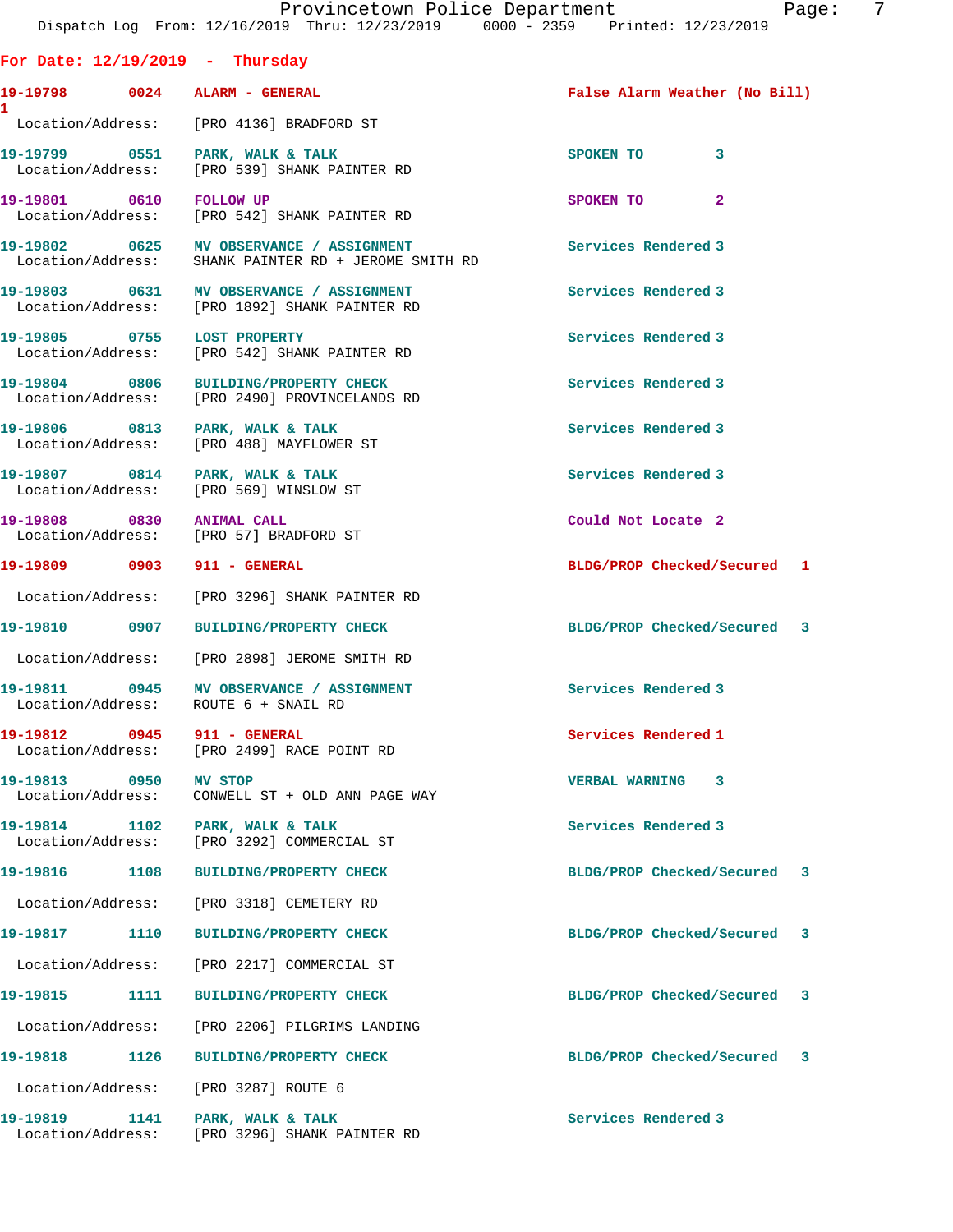**19-19820 1149 GENERAL INFO Services Rendered 3** 

 Location/Address: [PRO 539] SHANK PAINTER RD **19-19821 1152 LOST PROPERTY Services Rendered 3**  Location/Address: [PRO 290] COMMERCIAL ST **19-19822 1158 ANIMAL CALL Services Rendered 2**  Location/Address: [PRO 155] COMMERCIAL ST 19-19824 1200 PARK, WALK & TALK **Services Rendered 3**  Location/Address: [PRO 488] MAYFLOWER ST **19-19823 1205 LARCENY / FORGERY / FRAUD Services Rendered 2**  Location/Address: [PRO 542] SHANK PAINTER RD 19-19825 1308 FOLLOW UP **19-19825** 1308 Services Rendered 2 Location/Address: [PRO 440] HARRY KEMP WAY **19-19826 1348 ANIMAL CALL Services Rendered 2**  Location/Address: [PRO 3430] COMMERCIAL ST **19-19827 1406 ANIMAL CALL Services Rendered 2**  [PRO 2273] WINTHROP ST **19-19828 1457 MEDICAL EMERGENCY Transported to Hospital 1** Location/Address: [PRO 2227] BRADFORD ST **19-19831 1537 FOLLOW UP Services Rendered 2**  Location/Address: [PRO 542] SHANK PAINTER RD **19-19832 1551 ANIMAL CALL Could Not Locate 2**  Location/Address: [PRO 106] COMMERCIAL ST **19-19833 1559 SERVICE CALL - POLICE Services Rendered 3**  Location/Address: [PRO 495] NELSON AVE **19-19835 1655 MV STOP VERBAL WARNING 3**  Location/Address: [PRO 2513] ROUTE 6 19-19834 1656 MV OBSERVANCE / ASSIGNMENT **Services Rendered 3**  Location/Address: [PRO 3440] ROUTE 6 **19-19836 1706 MV STOP Citation / Warning Issued 3** Location/Address: [PRO 3607] BRADFORD ST **19-19837 1713 MV OBSERVANCE / ASSIGNMENT Services Rendered 3**  [PRO 539] SHANK PAINTER RD **19-19838 1722 BUILDING/PROPERTY CHECK BLDG/PROP Checked/Secured 3** Location/Address: [PRO 3287] ROUTE 6 **19-19839 1749 MEDICAL EMERGENCY Transported to Hospital 1** Location/Address: BRADFORD ST **19-19840 1835 MV OBSERVANCE / ASSIGNMENT Services Rendered 3**  Location/Address: [PRO 4136] BRADFORD ST **19-19841 1851 911 - GENERAL Services Rendered 1**  Location/Address: [PRO 3222] ALDEN ST **19-19842 1857 BUILDING/PROPERTY CHECK BLDG/PROP Checked/Secured 3** Location/Address: [PRO 2206] PILGRIMS LANDING **19-19843 1857 MEDICAL EMERGENCY Transported to Hospital 1**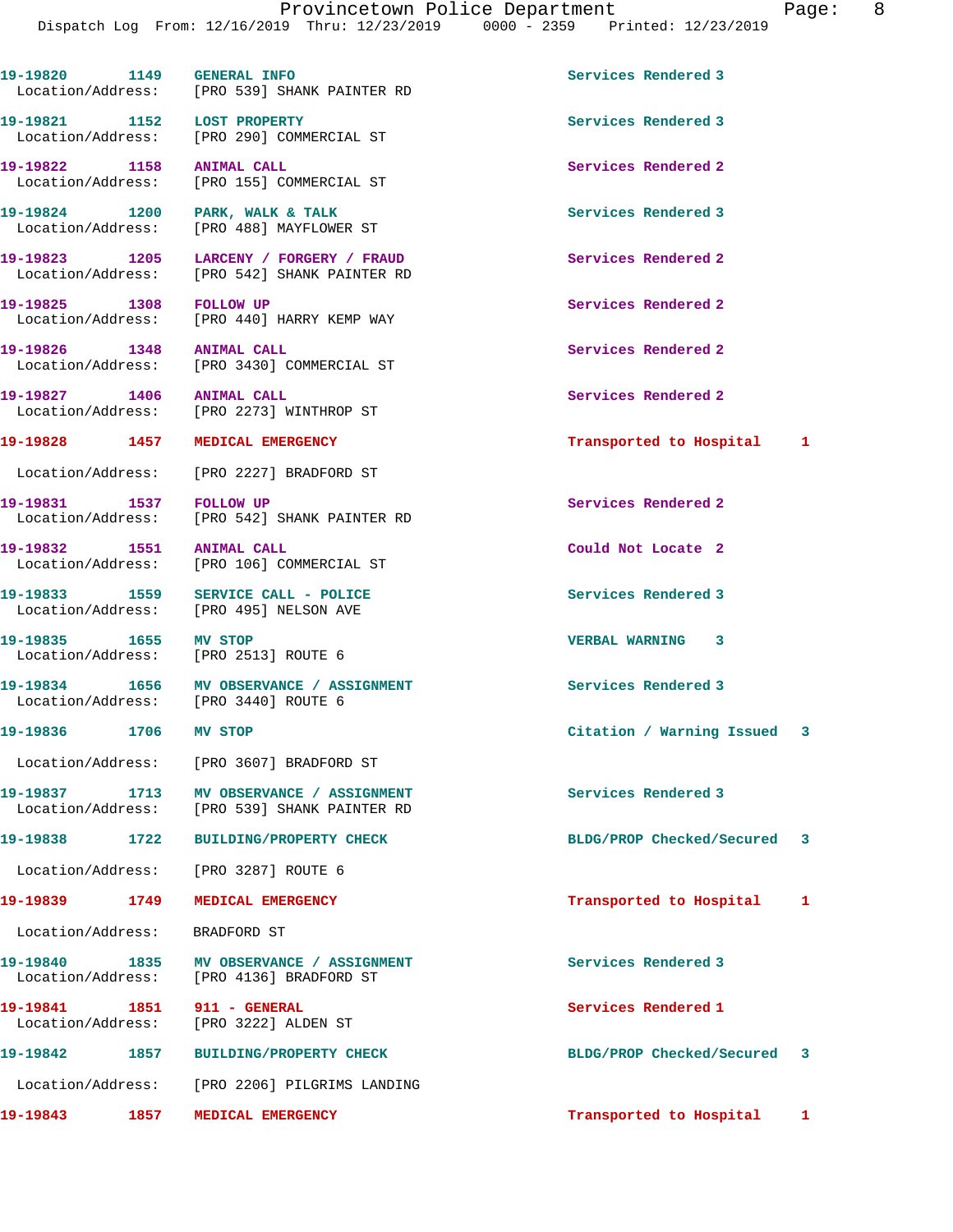|                                    |      | Provincetown Police Department                                                 |                                       | Page: | 9 |
|------------------------------------|------|--------------------------------------------------------------------------------|---------------------------------------|-------|---|
|                                    |      | Dispatch Log From: 12/16/2019 Thru: 12/23/2019 0000 - 2359 Printed: 12/23/2019 |                                       |       |   |
|                                    |      | Location/Address: [PRO 3222] ALDEN ST                                          |                                       |       |   |
| 19-19844 1858 911 - GENERAL        |      | Location/Address: [PRO 3296] SHANK PAINTER RD                                  | Services Rendered 1                   |       |   |
| 19-19846 1939                      |      | ALARM - GENERAL<br>Location/Address: [PRO 440] HARRY KEMP WAY                  | Services Rendered 1                   |       |   |
| 19-19847 1949                      |      | <b>BUILDING/PROPERTY CHECK</b>                                                 | BLDG/PROP Checked/Secured             | -3    |   |
|                                    |      | Location/Address: [PRO 519] RACE POINT RD                                      |                                       |       |   |
| 19-19848 2033                      |      | <b>MV STOP</b><br>Location/Address: [PRO 3296] SHANK PAINTER RD                | <b>VERBAL WARNING</b><br>$\mathbf{3}$ |       |   |
| 19-19849 2246<br>Location/Address: |      | <b>LOST PROPERTY</b><br>[PRO 1110] SOPER ST                                    | Services Rendered 3                   |       |   |
| 19-19850<br>Location/Address:      | 2332 | <b>SERVE WARRANT</b><br>COMMERCIAL ST                                          | Could Not Locate 3                    |       |   |
| 19-19851                           | 2346 | <b>BUILDING/PROPERTY CHECK</b>                                                 | BLDG/PROP Checked/Secured             | 3     |   |
|                                    |      |                                                                                |                                       |       |   |

Location/Address: [PRO 3908] COMMERCIAL ST

## **For Date: 12/20/2019 - Friday**

Location/Address: TIN PAN ALLEY RD

| 19-19852 0001                      | MV OBSERVANCE / ASSIGNMENT<br>Location/Address: CONWELL ST + ROUTE 6      | Services Rendered 3           |
|------------------------------------|---------------------------------------------------------------------------|-------------------------------|
| 19-19853 0009                      | BUILDING/PROPERTY CHECK<br>Location/Address: [PRO 2512] JEROME SMITH RD   | Services Rendered 3           |
| 19-19854 0014<br>Location/Address: | MV OBSERVANCE / ASSIGNMENT<br>SNAIL RD + ROUTE 6                          | Services Rendered 3           |
| 19-19855 0031<br>Location/Address: | <b>BUILDING/PROPERTY CHECK</b><br>[PRO 2540] RACE POINT RD                | Services Rendered 3           |
| 19-19856 0037                      | BUILDING/PROPERTY CHECK<br>Location/Address: [PRO 3259] MACMILLAN WHARF   | Services Rendered 3           |
| 19-19857 0044                      | BUILDING/PROPERTY CHECK<br>Location/Address: [PRO 3430] COMMERCIAL ST     | Services Rendered 3           |
| 19-19858 0045                      | SUSPICIOUS ACTIVITY<br>Location/Address: [PRO 3430] COMMERCIAL ST         | Services Rendered 2           |
| 19-19859 0101                      | BUILDING/PROPERTY CHECK<br>Location/Address: [PRO 75] CAPTAIN BERTIES WAY | Services Rendered 3           |
| 19-19860 0112                      | MV OBSERVANCE / ASSIGNMENT<br>Location/Address: BRADFORD ST + HOWLAND ST  | Services Rendered 3           |
| 19-19861 0159                      | BUILDING/PROPERTY CHECK<br>Location/Address: [PRO 2483] COMMERCIAL ST     | Services Rendered 3           |
| 19-19862 0159                      | <b>BUILDING/PROPERTY CHECK</b><br>Location/Address: [PRO 94] BRADFORD ST  | Services Rendered 3           |
| 19-19863 0202                      | MV OBSERVANCE / ASSIGNMENT<br>Location/Address: [PRO 4136] BRADFORD ST    | Services Rendered 3           |
|                                    |                                                                           | False Alarm Weather (No Bill) |
|                                    | Location/Address: [PRO 444] HIGH POLE HILL                                |                               |
| 19-19865 0232                      | <b>BUILDING/PROPERTY CHECK</b>                                            | Services Rendered 3           |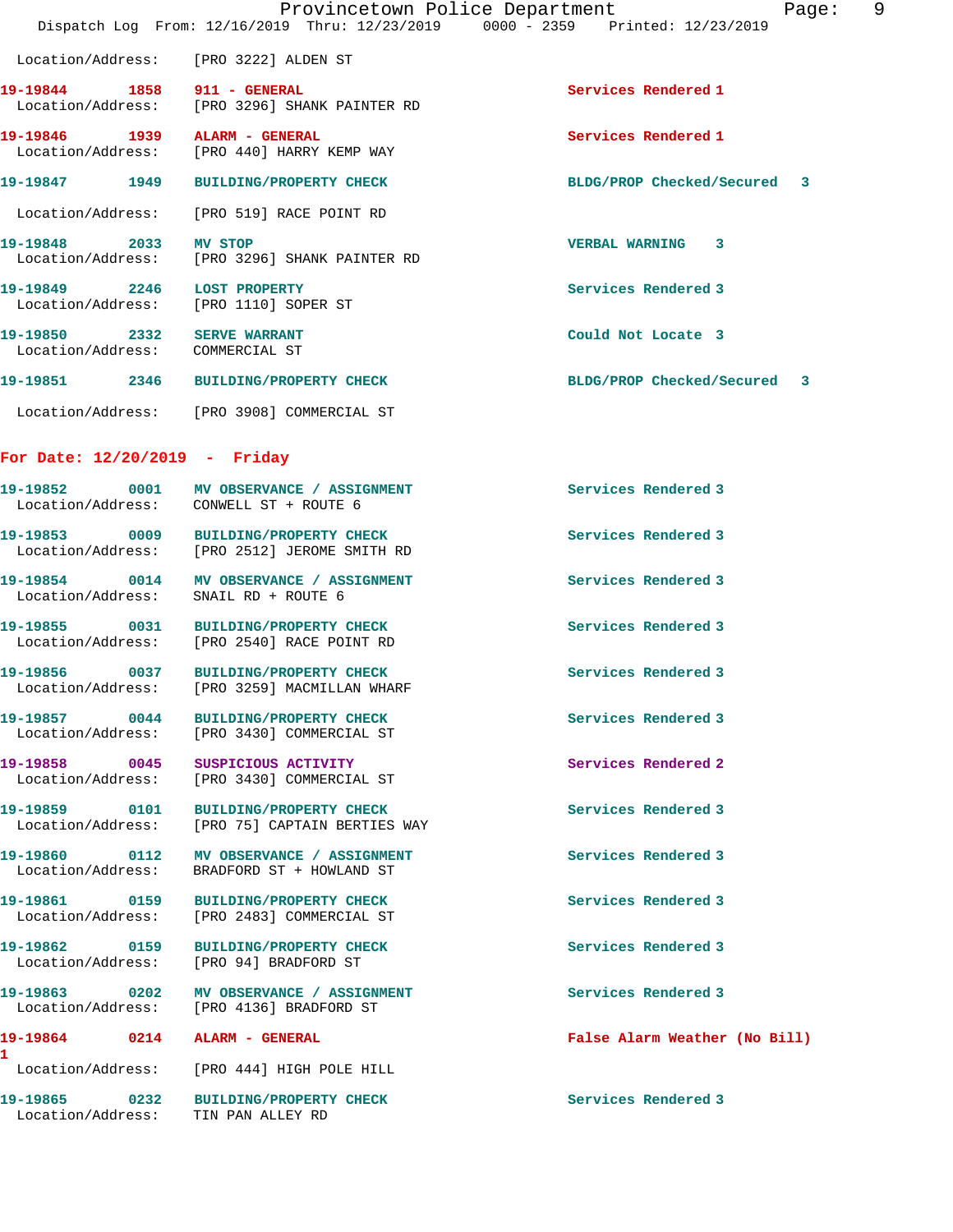**19-19866 0252 MV OBSERVANCE / ASSIGNMENT Services Rendered 3**  Location/Address: SHANK PAINTER RD + JEROME SMITH RD **19-19867 0301 MV STOP VERBAL WARNING 3**  Location/Address: [PRO 537] SHANK PAINTER RD **19-19868 0520 MV OBSERVANCE / ASSIGNMENT Services Rendered 3**  Location/Address: ROUTE 6 + HOWLAND ST **19-19869 0613 BUILDING/PROPERTY CHECK Services Rendered 3**  Location/Address: [PRO 526] RYDER ST EXT **19-19870 0628 HAZARDS Referred to Other Agency 2** Location/Address: FRANKLIN ST 19-19871 0814 BUILDING/PROPERTY CHECK Services Rendered 3 Location/Address: [PRO 526] RYDER ST EXT **19-19872 0815 AT SCHOOL Services Rendered 3**  Location/Address: [PRO 488] MAYFLOWER ST **19-19873 0815 AT SCHOOL Services Rendered 3**  Location/Address: [PRO 569] WINSLOW ST 19-19874 0841 MV OBSERVANCE / ASSIGNMENT Services Rendered 3 Location/Address: [PRO 3440] ROUTE 6 **19-19875 0849 MV STOP VERBAL WARNING 3**  Location/Address: ROUTE 6 + SNAIL RD 19-19877 0909 PARK, WALK & TALK **Services Rendered 3**  Location/Address: [PRO 3222] ALDEN ST **19-19878 0910 PARK, WALK & TALK Services Rendered 3**  Location/Address: [PRO 530] SHANK PAINTER RD **19-19880 0928 PARK, WALK & TALK Services Rendered 3**  [PRO 182] COMMERCIAL ST **19-19881 0928 BUILDING/PROPERTY CHECK Services Rendered 3**  Location/Address: [PRO 2481] TREMONT ST **19-19882 0944 PARK, WALK & TALK Services Rendered 3**  Location/Address: [PRO 1778] SHANK PAINTER RD

19-19883 1001 PARK, WALK & TALK **Services Rendered 3** Location: [PRO 3431] LOPES SQUARE

**19-19884 1005 MV OBSERVANCE / ASSIGNMENT Services Rendered 3**  Location/Address: [PRO 542] SHANK PAINTER RD

**19-19885 1019 BUILDING/PROPERTY CHECK BLDG/PROP Checked/Secured 3**

Location/Address: [PRO 3430] COMMERCIAL ST

**19-19886 1020 ASSIST CITIZEN Services Rendered 3**  Location/Address: [PRO 542] SHANK PAINTER RD Refer To Arrest: 19-143-AR

**19-19887 1041 NOISE COMPLAINT Services Rendered 3**  Location/Address: [PRO 1184] COMMERCIAL ST

**19-19888 1056 ANIMAL CALL Services Rendered 2**  Location/Address: [PRO 3296] SHANK PAINTER RD

19-19889 1116 PARK, WALK & TALK **Services Rendered 3** Location/Address: [PRO 3222] ALDEN ST

Location/Address: [PRO 569] WINSLOW ST

**19-19891 1150 SERVICE CALL - POLICE Services Rendered 3**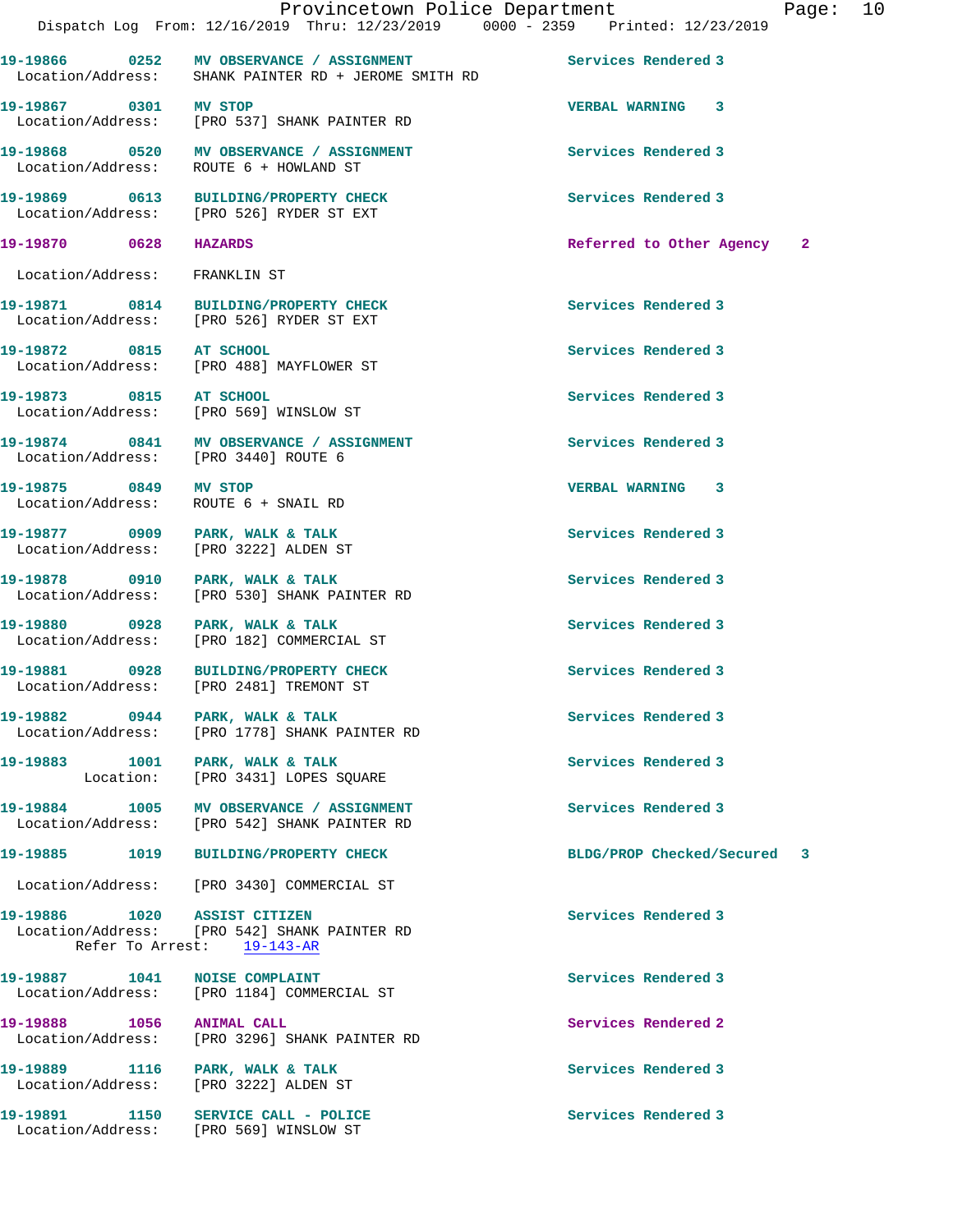**19-19892 1159 GENERAL INFO SPOKEN TO 3**  Location/Address: NELSON AVE + RACE POINT RD **19-19893 1204 BUILDING/PROPERTY CHECK BLDG/PROP Checked/Secured 3** Location/Address: [PRO 3287] ROUTE 6 **19-19894 1215 ASSIST CITIZEN Services Rendered 3**  Location/Address: [PRO 2520] PRINCE ST **19-19895 1221 GENERAL INFO SPOKEN TO 3**  Location/Address: [PRO 290] COMMERCIAL ST **19-19896 1348 SERVE WARRANT Investigated 3**  Location/Address: STABLE PATH 19-19897 1620 PARK, WALK & TALK **Services Rendered 3**  Location/Address: [PRO 488] MAYFLOWER ST **19-19898 1700 MV STOP VERBAL WARNING 3**  Location/Address: [PRO 2479] ROUTE 6 19-19899 1829 MV OBSERVANCE / ASSIGNMENT **Services Rendered 3**  Location/Address: [PRO 4136] BRADFORD ST **19-19900 1901 MV STOP VERBAL WARNING 3**  Location/Address: [PRO 2483] COMMERCIAL ST 19-19901 1923 BUILDING/PROPERTY CHECK Services Rendered 3 Location/Address: [PRO 537] SHANK PAINTER RD 19-19902 1944 PARK, WALK & TALK **Services Rendered 3**  Location/Address: [PRO 539] SHANK PAINTER RD **19-19903 2025 MEDICAL EMERGENCY Transported to Hospital 1** Location/Address: [PRO 3702] COMMERCIAL ST **19-19905 2300 MEDICAL EMERGENCY Transported to Hospital 1** Location/Address: COMMERCIAL ST **19-19906 2322 BUILDING/PROPERTY CHECK Services Rendered 3**  Location/Address: [PRO 3430] COMMERCIAL ST **19-19907 2325 BUILDING/PROPERTY CHECK Services Rendered 3**  Location/Address: [PRO 651] COMMERCIAL ST **For Date: 12/21/2019 - Saturday 19-19909 0012 MV OBSERVANCE / ASSIGNMENT Services Rendered 3**  Location/Address: [PRO 4136] BRADFORD ST **19-19910 0013 MV OBSERVANCE / ASSIGNMENT Services Rendered 3**  Location/Address: JEROME SMITH RD + SHANK PAINTER RD **19-19911 0052 BUILDING/PROPERTY CHECK Services Rendered 3**  Location/Address: [PRO 94] BRADFORD ST **19-19912 0100 MV STOP Citation / Warning Issued 3** Location/Address: RYDER ST EXT **19-19913 0121 MV STOP Citation / Warning Issued 3** Location/Address: [PRO 539] SHANK PAINTER RD **19-19914 0147 BUILDING/PROPERTY CHECK Services Rendered 3**  Location/Address: [PRO 2977] COMMERCIAL ST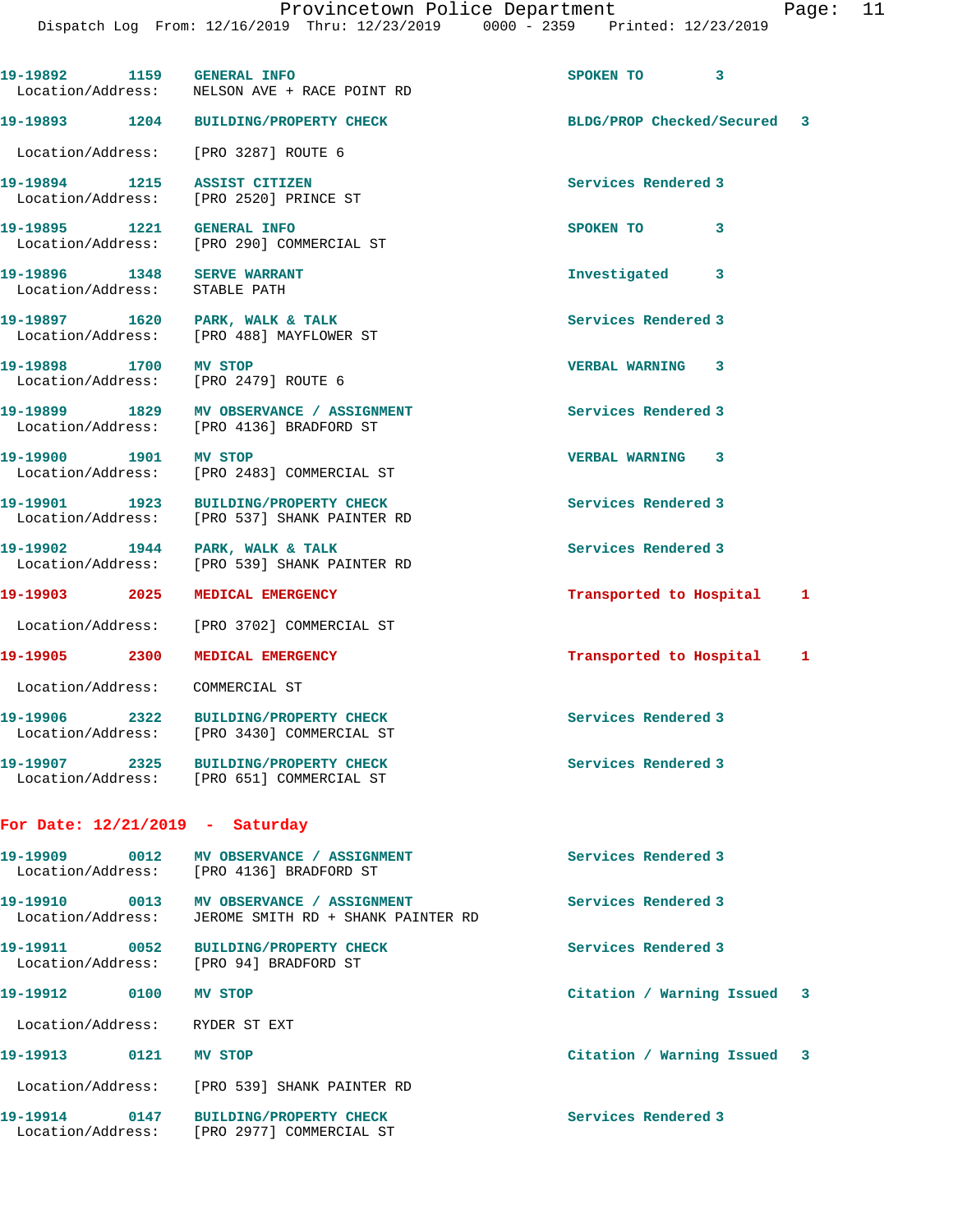|                                                                    | 19-19915 0204 MV OBSERVANCE / ASSIGNMENT<br>Location/Address: HIGH POLE HILL + BRADFORD ST | Services Rendered 3         |  |
|--------------------------------------------------------------------|--------------------------------------------------------------------------------------------|-----------------------------|--|
|                                                                    | 19-19916 0242 BUILDING/PROPERTY CHECK<br>Location/Address: [PRO 3259] MACMILLAN WHARF      | Services Rendered 3         |  |
| 19-19917 0449 ASSIST CITIZEN                                       | Location/Address: [PRO 2616] COMMERCIAL ST                                                 | <b>PATIENT REFUSAL 3</b>    |  |
|                                                                    | 19-19918 0543 MV OBSERVANCE / ASSIGNMENT<br>Location/Address: ROUTE 6 + SNAIL RD           | Services Rendered 3         |  |
|                                                                    | 19-19919 0547 BUILDING/PROPERTY CHECK<br>Location/Address: [PRO 2494] BRADFORD ST          | Services Rendered 3         |  |
|                                                                    | 19-19920 0549 PARK, WALK & TALK<br>Location/Address: [PRO 539] SHANK PAINTER RD            | Services Rendered 3         |  |
|                                                                    | 19-19921 0616 BUILDING/PROPERTY CHECK                                                      | BLDG/PROP Checked/Secured 3 |  |
|                                                                    | Location/Address: [PRO 518] RACE POINT RD                                                  |                             |  |
|                                                                    | 19-19922 0616 BUILDING/PROPERTY CHECK                                                      | BLDG/PROP Checked/Secured 3 |  |
|                                                                    | Location/Address: [PRO 519] RACE POINT RD                                                  |                             |  |
| 19-19923 0623 MV STOP                                              | Location/Address: ROUTE 6 + SHANK PAINTER RD                                               | <b>VERBAL WARNING 3</b>     |  |
| 19-19924 0823 ALARM - GENERAL                                      | Location/Address: [PRO 444] HIGH POLE HILL                                                 | SPOKEN TO 1                 |  |
|                                                                    | 19-19925 0925 MV OBSERVANCE / ASSIGNMENT<br>Location/Address: ROUTE 6 + HOWLAND ST         | Services Rendered 3         |  |
| 19-19926 0933 MV STOP                                              |                                                                                            | Citation / Warning Issued 3 |  |
|                                                                    | Location/Address: ROUTE 6 + CONWELL ST                                                     |                             |  |
|                                                                    | 19-19927 0959 BUILDING/PROPERTY CHECK<br>Location/Address: [PRO 526] RYDER ST EXT          | Services Rendered 3         |  |
| 19-19928 1022 MV COLLISION                                         | Location/Address: [PRO 3793] COMMERCIAL ST<br>Refer To Accident: 19-98-AC                  | 1<br>SPOKEN TO              |  |
| 19-19929 1036 PARK, WALK & TALK<br>Location/Address: COMMERCIAL ST |                                                                                            | Services Rendered 3         |  |
| 19-19930 1102<br>Location/Address:                                 | BUILDING/PROPERTY CHECK<br>[PRO 2490] PROVINCELANDS RD                                     | Services Rendered 3         |  |
| 19-19931 1110                                                      | <b>ASSIST CITIZEN</b><br>Location/Address: [PRO 285] COMMERCIAL ST                         | Services Rendered 3         |  |
| 19-19932 1121<br>Location/Address:                                 | <b>BUILDING/PROPERTY CHECK</b><br>[PRO 2977] COMMERCIAL ST                                 | Services Rendered 3         |  |
| 19-19933 1143 FOLLOW UP                                            | Location/Address: [PRO 545] SHANK PAINTER RD                                               | Services Rendered 2         |  |
| 19-19934 1225                                                      | MEDICAL EMERGENCY                                                                          | Transported to Hospital 1   |  |
| Location/Address:                                                  | [PRO 1734] HOLWAY AVE                                                                      |                             |  |
| 19-19935 1248<br>Location/Address:                                 | MV OBSERVANCE / ASSIGNMENT<br>JEROME SMITH RD + SHANK PAINTER RD                           | Services Rendered 3         |  |
| 19-19936 1257                                                      | SUSPICIOUS ACTIVITY<br>Location/Address: [PRO 537] SHANK PAINTER RD                        | <b>VERBAL WARNING 2</b>     |  |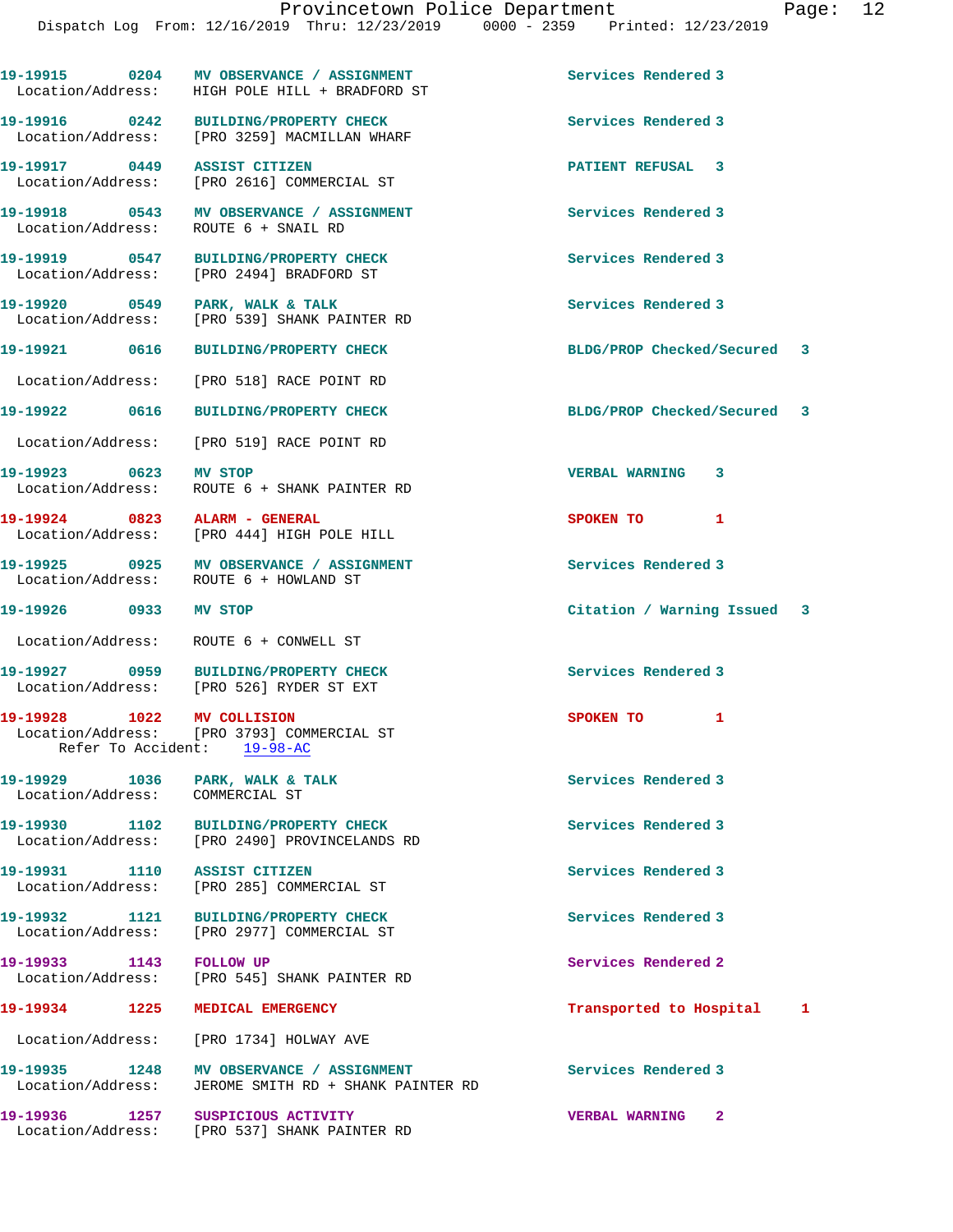| 19-19937 1335 ANIMAL CALL<br>Location/Address: CEMETERY RD |                                                                                        | Could Not Locate 2         |  |
|------------------------------------------------------------|----------------------------------------------------------------------------------------|----------------------------|--|
|                                                            | 19-19938 1351 MEDICAL EMERGENCY                                                        | Transported to Hospital 1  |  |
|                                                            | Location/Address: [PRO 440] HARRY KEMP WAY                                             |                            |  |
|                                                            | 19-19941 1444 MEDICAL EMERGENCY                                                        | Transported to Hospital 1  |  |
|                                                            | Location/Address: [PRO 440] HARRY KEMP WAY                                             |                            |  |
|                                                            | 19-19942 1555 BUILDING/PROPERTY CHECK<br>Location/Address: [PRO 537] SHANK PAINTER RD  | Services Rendered 3        |  |
|                                                            | 19-19943 1639 BUILDING/PROPERTY CHECK<br>Location/Address: [PRO 3430] COMMERCIAL ST    | Services Rendered 3        |  |
|                                                            | 19-19944 1639 BUILDING/PROPERTY CHECK<br>Location/Address: [PRO 525] COMMERCIAL ST     | Services Rendered 3        |  |
|                                                            | 19-19946 1645 MEDICAL EMERGENCY                                                        | Transported to Hospital 1  |  |
|                                                            | Location/Address: [PRO 440] HARRY KEMP WAY                                             |                            |  |
| 19-19948 1718 HAZARDS                                      |                                                                                        | Referred to Other Agency 2 |  |
|                                                            | Location/Address: [PRO 1435] STANDISH ST                                               |                            |  |
|                                                            | 19-19950 1902 PARK, WALK & TALK<br>Location/Address: [PRO 105] COMMERCIAL ST           | Services Rendered 3        |  |
|                                                            | 19-19949 1903 MV OBSERVANCE / ASSIGNMENT<br>Location/Address: [PRO 4136] BRADFORD ST   | Services Rendered 3        |  |
|                                                            | 19-19951 1947 MV OBSERVANCE / ASSIGNMENT<br>Location/Address: [PRO 3440] ROUTE 6       | Services Rendered 3        |  |
| 19-19952 1955 HAZARDS                                      | Location/Address: [PRO 424] COURT ST                                                   | <b>GONE ON ARRIVAL 2</b>   |  |
|                                                            | 19-19953 2004 PARK, WALK & TALK<br>Location/Address: [PRO 539] SHANK PAINTER RD        | Services Rendered 3        |  |
|                                                            | 19-19955 2023 MEDICAL EMERGENCY<br>Location/Address: [PRO 2314] COURT ST               | PATIENT REFUSAL 1          |  |
|                                                            | 19-19956 2341 MV OBSERVANCE / ASSIGNMENT<br>Location/Address: [PRO 4136] BRADFORD ST   | Services Rendered 3        |  |
| For Date: $12/22/2019$ - Sunday                            |                                                                                        |                            |  |
| 19-19957 0011 BAR CHECK                                    | Location/Address: [PRO 399] COMMERCIAL ST                                              | Services Rendered 3        |  |
| 19-19960 0014 BAR CHECK                                    | Location/Address: [PRO 3443] COMMERCIAL ST                                             | Services Rendered 3        |  |
|                                                            | 19-19958 0019 BUILDING/PROPERTY CHECK<br>Location/Address: [PRO 2494] BRADFORD ST      | Services Rendered 3        |  |
|                                                            | 19-19959 0020 MV OBSERVANCE / ASSIGNMENT<br>Location/Address: BRADFORD ST + HOWLAND ST | Services Rendered 3        |  |
|                                                            | 19-19961 0029 MV OBSERVANCE / ASSIGNMENT<br>Location/Address: CONWELL ST + ROUTE 6     | Services Rendered 3        |  |
|                                                            | 19-19962 0054 MEDICAL EMERGENCY                                                        | Transported to Hospital 1  |  |
|                                                            | Location/Address: [PRO 1150] WILLOW DR                                                 |                            |  |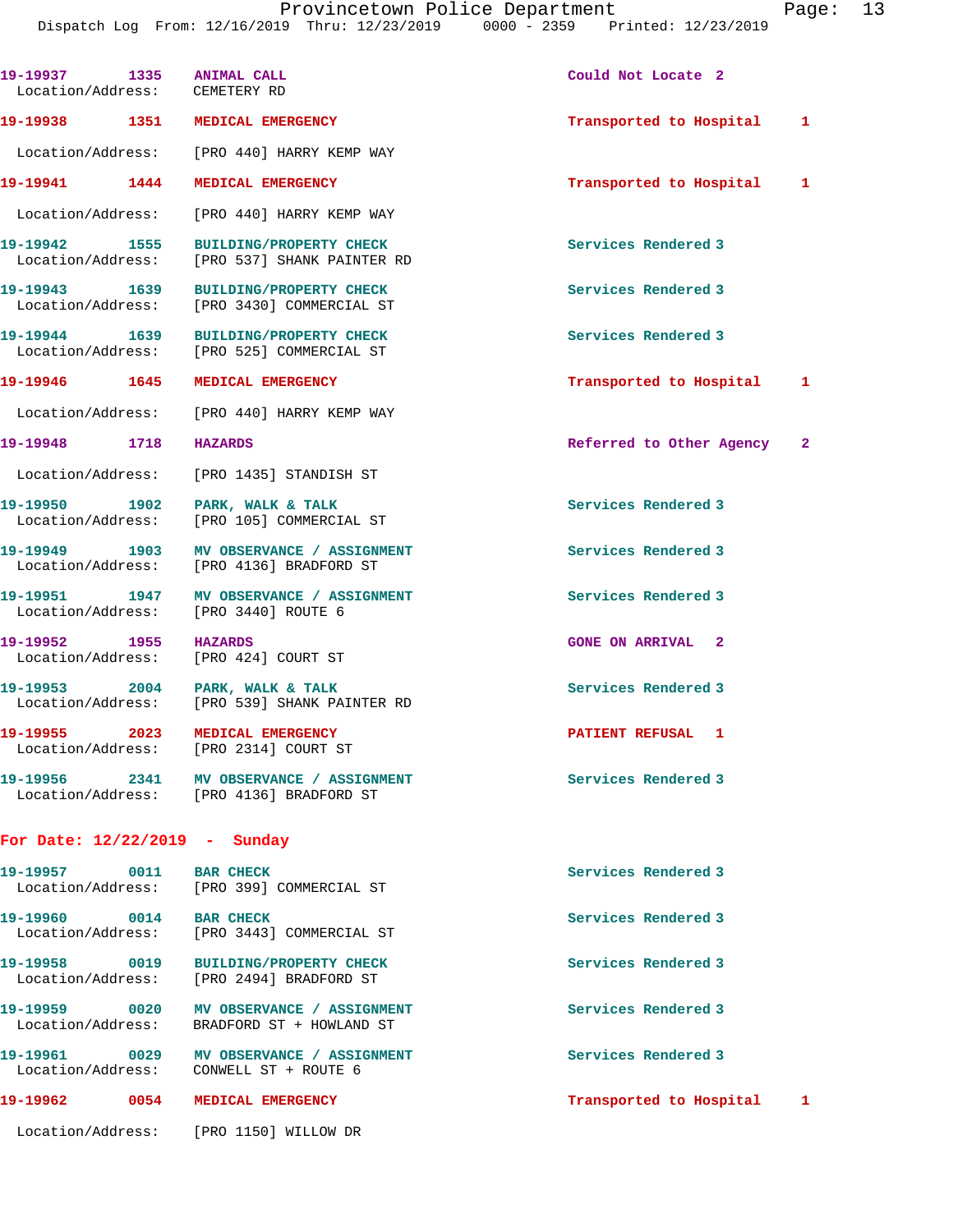|                                | Services Rendered 3                                                                                                                                                                                                                                                                                                                                                                                                                                                                                                                                                                                                                                                                                                                                                                                                                                                                                                                                                                                                                                                                                                                                                                                                                                                                                                                                                                                                                                                                                                                                                                                                                         |  |
|--------------------------------|---------------------------------------------------------------------------------------------------------------------------------------------------------------------------------------------------------------------------------------------------------------------------------------------------------------------------------------------------------------------------------------------------------------------------------------------------------------------------------------------------------------------------------------------------------------------------------------------------------------------------------------------------------------------------------------------------------------------------------------------------------------------------------------------------------------------------------------------------------------------------------------------------------------------------------------------------------------------------------------------------------------------------------------------------------------------------------------------------------------------------------------------------------------------------------------------------------------------------------------------------------------------------------------------------------------------------------------------------------------------------------------------------------------------------------------------------------------------------------------------------------------------------------------------------------------------------------------------------------------------------------------------|--|
|                                | VERBAL WARNING 3                                                                                                                                                                                                                                                                                                                                                                                                                                                                                                                                                                                                                                                                                                                                                                                                                                                                                                                                                                                                                                                                                                                                                                                                                                                                                                                                                                                                                                                                                                                                                                                                                            |  |
| <b>MEDICAL EMERGENCY</b>       | Services Rendered 1                                                                                                                                                                                                                                                                                                                                                                                                                                                                                                                                                                                                                                                                                                                                                                                                                                                                                                                                                                                                                                                                                                                                                                                                                                                                                                                                                                                                                                                                                                                                                                                                                         |  |
| <b>BUILDING/PROPERTY CHECK</b> | Services Rendered 3                                                                                                                                                                                                                                                                                                                                                                                                                                                                                                                                                                                                                                                                                                                                                                                                                                                                                                                                                                                                                                                                                                                                                                                                                                                                                                                                                                                                                                                                                                                                                                                                                         |  |
|                                | <b>VERBAL WARNING</b><br>$\mathbf{2}$                                                                                                                                                                                                                                                                                                                                                                                                                                                                                                                                                                                                                                                                                                                                                                                                                                                                                                                                                                                                                                                                                                                                                                                                                                                                                                                                                                                                                                                                                                                                                                                                       |  |
| <b>BUILDING/PROPERTY CHECK</b> | Services Rendered 3                                                                                                                                                                                                                                                                                                                                                                                                                                                                                                                                                                                                                                                                                                                                                                                                                                                                                                                                                                                                                                                                                                                                                                                                                                                                                                                                                                                                                                                                                                                                                                                                                         |  |
|                                | Services Rendered 3                                                                                                                                                                                                                                                                                                                                                                                                                                                                                                                                                                                                                                                                                                                                                                                                                                                                                                                                                                                                                                                                                                                                                                                                                                                                                                                                                                                                                                                                                                                                                                                                                         |  |
| MEDICAL EMERGENCY              | Transported to Hospital 1                                                                                                                                                                                                                                                                                                                                                                                                                                                                                                                                                                                                                                                                                                                                                                                                                                                                                                                                                                                                                                                                                                                                                                                                                                                                                                                                                                                                                                                                                                                                                                                                                   |  |
|                                |                                                                                                                                                                                                                                                                                                                                                                                                                                                                                                                                                                                                                                                                                                                                                                                                                                                                                                                                                                                                                                                                                                                                                                                                                                                                                                                                                                                                                                                                                                                                                                                                                                             |  |
| <b>BUILDING/PROPERTY CHECK</b> | BLDG/PROP Checked/Secured 3                                                                                                                                                                                                                                                                                                                                                                                                                                                                                                                                                                                                                                                                                                                                                                                                                                                                                                                                                                                                                                                                                                                                                                                                                                                                                                                                                                                                                                                                                                                                                                                                                 |  |
|                                |                                                                                                                                                                                                                                                                                                                                                                                                                                                                                                                                                                                                                                                                                                                                                                                                                                                                                                                                                                                                                                                                                                                                                                                                                                                                                                                                                                                                                                                                                                                                                                                                                                             |  |
| MEDICAL EMERGENCY              | PATIENT REFUSAL 1                                                                                                                                                                                                                                                                                                                                                                                                                                                                                                                                                                                                                                                                                                                                                                                                                                                                                                                                                                                                                                                                                                                                                                                                                                                                                                                                                                                                                                                                                                                                                                                                                           |  |
|                                | Services Rendered 3                                                                                                                                                                                                                                                                                                                                                                                                                                                                                                                                                                                                                                                                                                                                                                                                                                                                                                                                                                                                                                                                                                                                                                                                                                                                                                                                                                                                                                                                                                                                                                                                                         |  |
|                                | Services Rendered 3                                                                                                                                                                                                                                                                                                                                                                                                                                                                                                                                                                                                                                                                                                                                                                                                                                                                                                                                                                                                                                                                                                                                                                                                                                                                                                                                                                                                                                                                                                                                                                                                                         |  |
|                                | Citation / Warning Issued 3                                                                                                                                                                                                                                                                                                                                                                                                                                                                                                                                                                                                                                                                                                                                                                                                                                                                                                                                                                                                                                                                                                                                                                                                                                                                                                                                                                                                                                                                                                                                                                                                                 |  |
|                                |                                                                                                                                                                                                                                                                                                                                                                                                                                                                                                                                                                                                                                                                                                                                                                                                                                                                                                                                                                                                                                                                                                                                                                                                                                                                                                                                                                                                                                                                                                                                                                                                                                             |  |
|                                | Services Rendered 3                                                                                                                                                                                                                                                                                                                                                                                                                                                                                                                                                                                                                                                                                                                                                                                                                                                                                                                                                                                                                                                                                                                                                                                                                                                                                                                                                                                                                                                                                                                                                                                                                         |  |
|                                | <b>VERBAL WARNING 3</b>                                                                                                                                                                                                                                                                                                                                                                                                                                                                                                                                                                                                                                                                                                                                                                                                                                                                                                                                                                                                                                                                                                                                                                                                                                                                                                                                                                                                                                                                                                                                                                                                                     |  |
|                                | <b>False Alarm</b><br>1                                                                                                                                                                                                                                                                                                                                                                                                                                                                                                                                                                                                                                                                                                                                                                                                                                                                                                                                                                                                                                                                                                                                                                                                                                                                                                                                                                                                                                                                                                                                                                                                                     |  |
|                                | <b>False Alarm</b><br>1                                                                                                                                                                                                                                                                                                                                                                                                                                                                                                                                                                                                                                                                                                                                                                                                                                                                                                                                                                                                                                                                                                                                                                                                                                                                                                                                                                                                                                                                                                                                                                                                                     |  |
|                                | PATIENT REFUSAL 1                                                                                                                                                                                                                                                                                                                                                                                                                                                                                                                                                                                                                                                                                                                                                                                                                                                                                                                                                                                                                                                                                                                                                                                                                                                                                                                                                                                                                                                                                                                                                                                                                           |  |
|                                | Services Rendered 3                                                                                                                                                                                                                                                                                                                                                                                                                                                                                                                                                                                                                                                                                                                                                                                                                                                                                                                                                                                                                                                                                                                                                                                                                                                                                                                                                                                                                                                                                                                                                                                                                         |  |
|                                | Services Rendered 1                                                                                                                                                                                                                                                                                                                                                                                                                                                                                                                                                                                                                                                                                                                                                                                                                                                                                                                                                                                                                                                                                                                                                                                                                                                                                                                                                                                                                                                                                                                                                                                                                         |  |
|                                | Transported to Hospital<br>1                                                                                                                                                                                                                                                                                                                                                                                                                                                                                                                                                                                                                                                                                                                                                                                                                                                                                                                                                                                                                                                                                                                                                                                                                                                                                                                                                                                                                                                                                                                                                                                                                |  |
|                                |                                                                                                                                                                                                                                                                                                                                                                                                                                                                                                                                                                                                                                                                                                                                                                                                                                                                                                                                                                                                                                                                                                                                                                                                                                                                                                                                                                                                                                                                                                                                                                                                                                             |  |
|                                | 19-19963 0135 MV OBSERVANCE / ASSIGNMENT<br>Location/Address: ROUTE 6 + SNAIL RD<br>19-19964 0151 MV STOP<br>Location/Address: [PRO 1894] WINSLOW ST<br>19-19965 0245<br>Location/Address: [PRO 2909] COMMERCIAL ST<br>19-19966 0521<br>Location/Address: [PRO 519] RACE POINT RD<br>19-19967 0753 SUSPICIOUS ACTIVITY<br>Location/Address: [PRO 106] COMMERCIAL ST<br>19-19968 0836<br>Location/Address: [PRO 2500] COMMERCIAL ST<br>19-19969 0842 BUILDING/PROPERTY CHECK<br>Location/Address: [PRO 526] RYDER ST EXT<br>19-19971 0847<br>Location/Address: [PRO 437] FREEMAN ST<br>19-19970 0856<br>Location/Address: [PRO 2483] COMMERCIAL ST<br>19-19973 0952<br>Location/Address: [PRO 1662] PEARL ST<br>19-19974 1021 MV OBSERVANCE / ASSIGNMENT<br>Location/Address: BRADFORD ST + FREEMAN ST<br>19-19975 1042 BUILDING/PROPERTY CHECK<br>Location/Address: [PRO 75] CAPTAIN BERTIES WAY<br>19-19976 1058 MV OBSERVANCE / ASSIGNMENT<br>Location/Address: [PRO 1938] BRADFORD ST<br>19-19977 1103 LOST PROPERTY<br>Location/Address: [PRO 542] SHANK PAINTER RD<br>19-19978 1130 MV STOP<br>Location/Address: BRADFORD ST + HANCOCK ST<br>19-19979 1237 ALARM - FIRE<br>Location/Address: [PRO 3222] ALDEN ST<br>19-19980 1254 ALARM - GENERAL<br>Location/Address: [PRO 965] KIMBERLY LN<br>19-19981 1259 MEDICAL EMERGENCY<br>Location/Address: [PRO 4123] NELSON AVE<br>19-19982 1341 LOST PROPERTY<br>Location/Address: [PRO 542] SHANK PAINTER RD<br>19-19984 1406 DISTURBANCE - FIGHT / ARGUMENT<br>Location/Address: [PRO 60] BRADFORD ST<br>19-19985 1415 MEDICAL EMERGENCY<br>Location/Address: [PRO 542] SHANK PAINTER RD |  |

**19-19986 1430 MEDICAL EMERGENCY PATIENT REFUSAL 1** 

Location/Address: [PRO 60] BRADFORD ST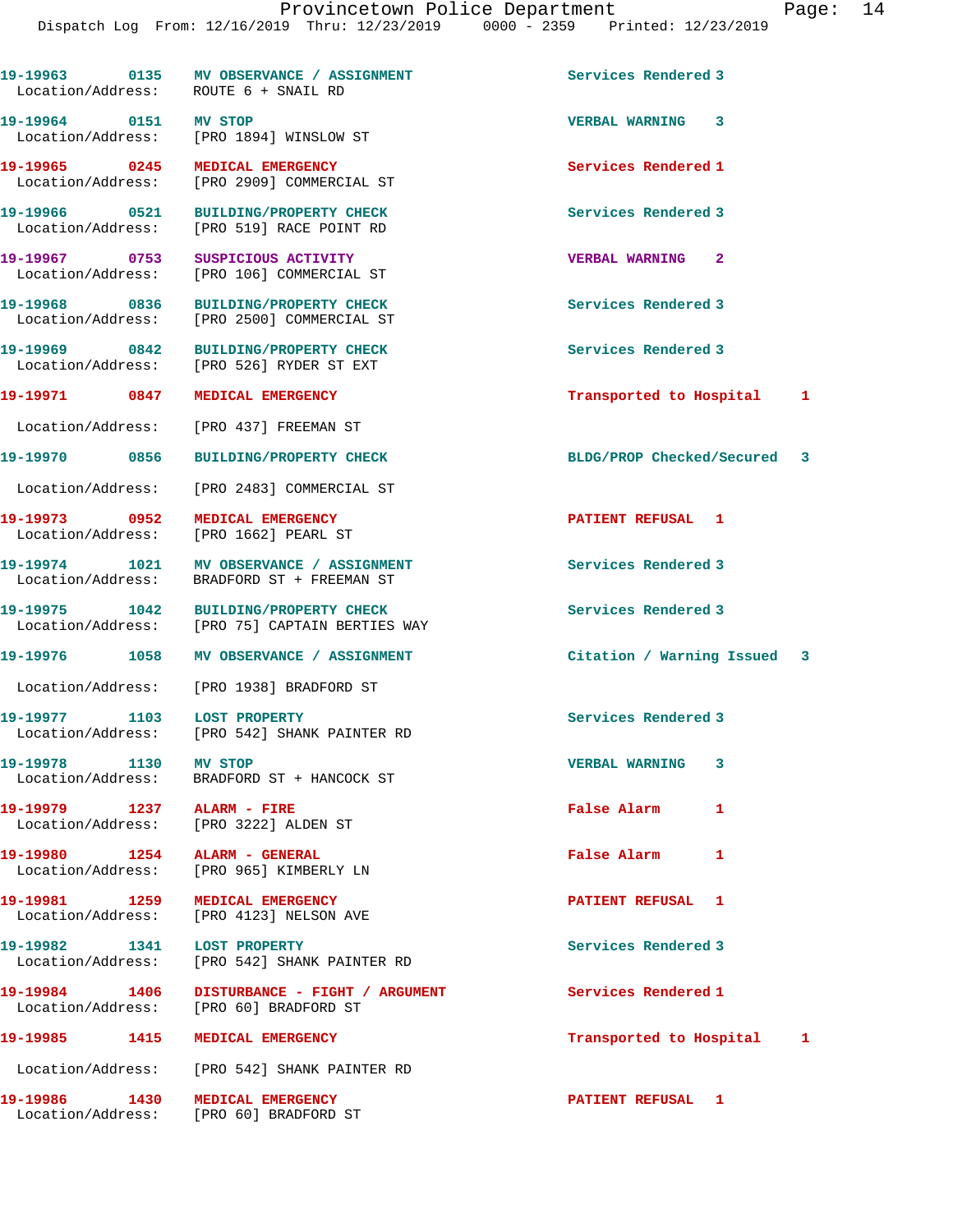|                                               | Provincetown Police Department<br>Dispatch Log From: 12/16/2019 Thru: 12/23/2019 0000 - 2359 Printed: 12/23/2019 |                             | Page: | 15 |
|-----------------------------------------------|------------------------------------------------------------------------------------------------------------------|-----------------------------|-------|----|
|                                               | 19-19988 1554 MV OBSERVANCE / ASSIGNMENT<br>Location/Address: [PRO 4136] BRADFORD ST                             | Services Rendered 3         |       |    |
| 19-19989 1600 SHOPLIFTING                     | Location/Address: [PRO 1968] COMMERCIAL ST                                                                       | Could Not Locate 3          |       |    |
|                                               | 19-19990 1658 PARK, WALK & TALK<br>Location/Address: [PRO 175] COMMERCIAL ST                                     | Services Rendered 3         |       |    |
| 19-19991 1700<br>Location/Address: CONWELL ST | <b>MV COLLISION</b>                                                                                              | SPOKEN TO 1                 |       |    |
| 19-19992 1942                                 | <b>BUILDING/PROPERTY CHECK</b>                                                                                   | BLDG/PROP Checked/Secured 3 |       |    |
| Location/Address:                             | [PRO 539] SHANK PAINTER RD                                                                                       |                             |       |    |
|                                               | 19-19993 1956 MV OBSERVANCE / ASSIGNMENT<br>Location/Address: SHANK PAINTER RD + BROWNE ST                       | Services Rendered 3         |       |    |
|                                               | 19-19994 1958 BUILDING/PROPERTY CHECK                                                                            | BLDG/PROP Checked/Secured 3 |       |    |
|                                               | Location/Address: [PRO 530] SHANK PAINTER RD                                                                     |                             |       |    |
|                                               | 19-19995 2026 BUILDING/PROPERTY CHECK<br>Location/Address: [PRO 3430] COMMERCIAL ST                              | Services Rendered 3         |       |    |
|                                               | 19-19997 2136 BUILDING/PROPERTY CHECK<br>Location/Address: [PRO 94] BRADFORD ST                                  | Services Rendered 3         |       |    |
|                                               | 19-19998 2145 MEDICAL EMERGENCY                                                                                  | Transported to Hospital 1   |       |    |
|                                               | Location/Address: [PRO 1162] WINSLOW ST                                                                          |                             |       |    |
| For Date: 12/23/2019 - Monday                 |                                                                                                                  |                             |       |    |
|                                               | 19-20001 0001 MV OBSERVANCE / ASSIGNMENT<br>Location/Address: RYDER ST + BRADFORD ST                             | Services Rendered 3         |       |    |
|                                               | 19-20002 0122 BUILDING/PROPERTY CHECK                                                                            | BLDG/PROP Checked/Secured 3 |       |    |
|                                               | Location/Address: [PRO 440] HARRY KEMP WAY                                                                       |                             |       |    |
|                                               | 19-20003 0147 BUILDING/PROPERTY CHECK<br>Location/Address: [PRO 3259] MACMILLAN WHARF                            | Services Rendered 3         |       |    |
| 19-20004 0159<br>Location/Address:            | MV OBSERVANCE / ASSIGNMENT<br>[PRO 3912] SHANK PAINTER RD                                                        | Services Rendered 3         |       |    |
| 19-20005 0246                                 | <b>BUILDING/PROPERTY CHECK</b>                                                                                   | BLDG/PROP Checked/Secured 3 |       |    |
| Location/Address:                             | [PRO 517] RACE POINT RD                                                                                          |                             |       |    |
| Location/Address:                             | 19-20007 0256 PARK, WALK & TALK<br>[PRO 539] SHANK PAINTER RD                                                    | Services Rendered 3         |       |    |
| 19-20006 0300                                 | <b>BUILDING/PROPERTY CHECK</b>                                                                                   | BLDG/PROP Checked/Secured 3 |       |    |
| Location/Address:                             | [PRO 516] RACE POINT RD                                                                                          |                             |       |    |
|                                               | 19-20008 0314 MV OBSERVANCE / ASSIGNMENT<br>Location/Address: SHANK PAINTER RD + JEROME SMITH RD                 | Services Rendered 3         |       |    |
| 19-20009 0318                                 | <b>MEDICAL EMERGENCY</b>                                                                                         | Transported to Hospital     | 1     |    |
| Location/Address:                             | [PRO 65] WEST VINE ST                                                                                            |                             |       |    |
|                                               | 19-20010 0507 BUILDING/PROPERTY CHECK<br>Location/Address: [PRO 433] RYDER ST EXT                                | Services Rendered 3         |       |    |
|                                               | 19-20011 0516 MV OBSERVANCE / ASSIGNMENT                                                                         | Services Rendered 3         |       |    |
|                                               |                                                                                                                  |                             |       |    |